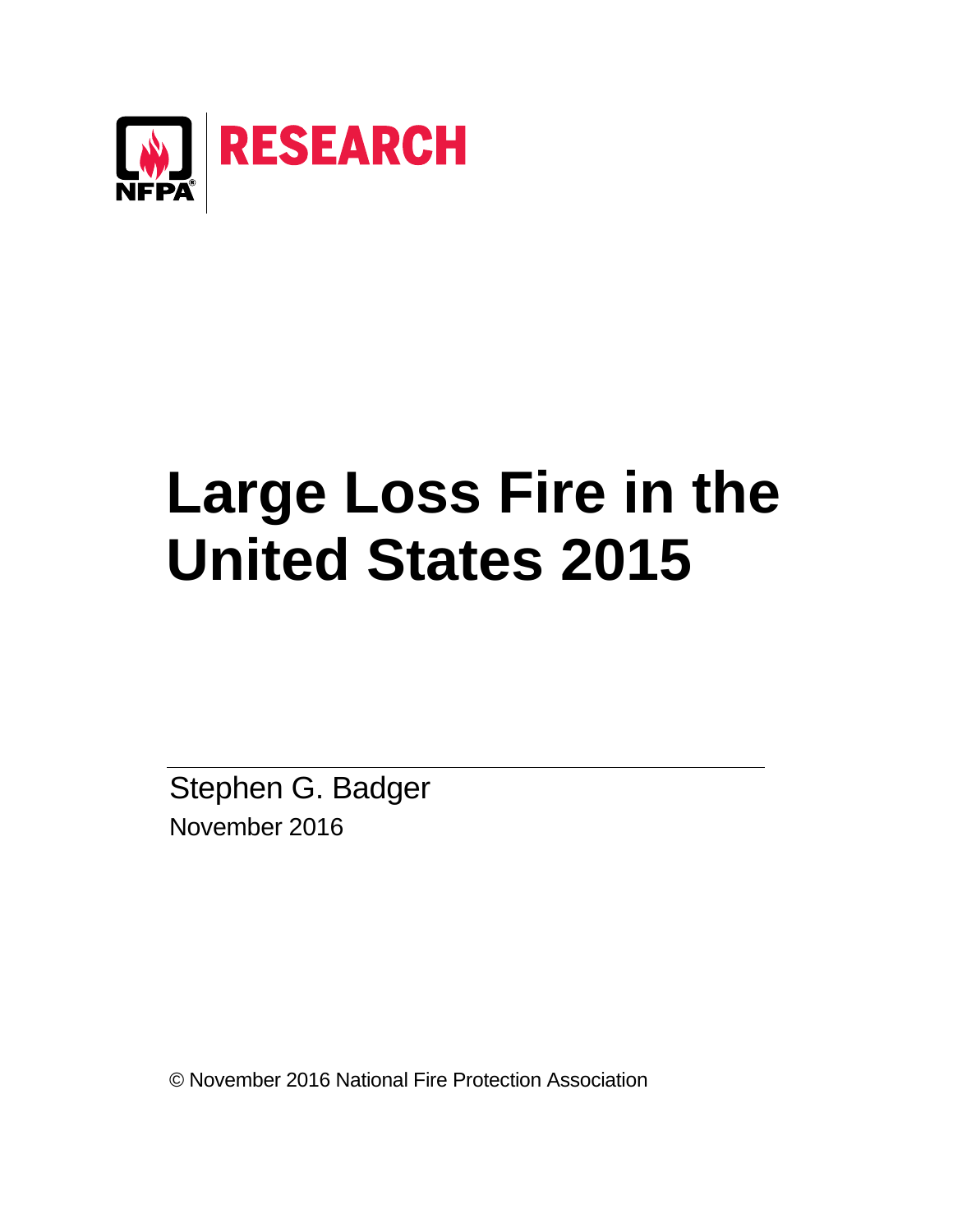#### **Acknowledgements**

NFPA would like to thank the U.S. Fire Service for its contributions of data, without which this report would not be possible. In some cases, the fire department, forestry officials, or government officials were unable to contribute complete details to NFPA because legal action is pending or ongoing, the incident was of a sensitive nature, or the size of the situation was overwhelming. The author also wishes to thank the staff of NFPA's Research Group for providing the support this study requires.

For more information about the National Fire Protection Association, visit [www.nfpa.org](http://www.nfpa.org/) or call 617-770-3000.

Copies of this analysis are available from:

National Fire Protection Association Research 1 Batterymarch Park Quincy, MA 02169-7471 www.nfpa.org e-mail: osds@nfpa.org phone: 617-984-7451

NFPA No. LLS10 Copyright © 2016, National Fire Protection Association, Quincy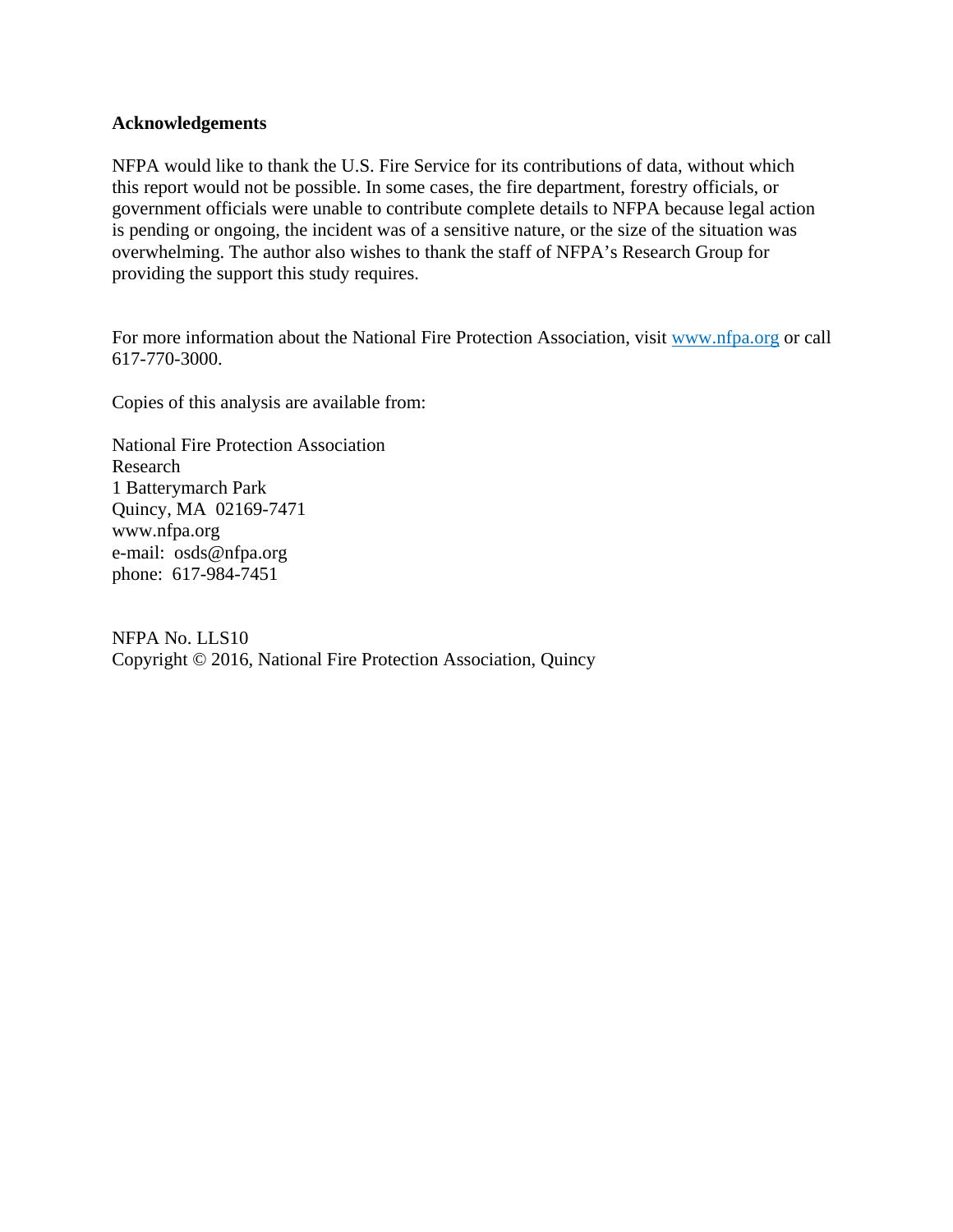## **Introduction**

In 2015, the nation's largest fire in terms of direct property loss was a wildland/urban interface fire that occurred in California. Three days after that fire began, the next-biggest large-loss fire of the year broke out—also a wildland/urban interface fire and also located in California. Both of these fires ranked among the most costly in the state's history. Combined, the fires destroyed thousands of homes and other structures, were blamed for at least six deaths, and resulted in a loss of almost \$2 billion dollars. These fires rank as the second- and fourth-largest wildfire losses in the state in the past 10 years.

The larger fire was known as the Valley Fire. It began in the early afternoon in September, the result of an improperly wired hot tub on the rear porch of a private single-family dwelling. Dry grass and leaf litter in contact with the connection ignited. At the time the fire broke out, the temperature was 88 degrees F (31.1 degrees C), relative humidity was 12 percent, and winds were 18 mph (29 kph), with gusts to 30 mph (48.3 kph). The entire area had had drought conditions for nearly 48 months. The fire was originally reported as a two-acre (0.8-hectare) grass fire. Within five hours, the fire had grown to over 10,000 acres (4,047 hectares) and in another five hours grew to 25,000 acres (10,117 hectares). By early October, when it was 100 percent contained, the fire had grown to 76,067 acres (30,783 hectares), destroyed 1,280 singlefamily homes, 27 multi-family homes, 66 commercial properties, and 585 minor structures (including sheds and other small structures). Numerous vehicles were also destroyed. Another 93 structures of various sizes and types were damaged. At times, the flame heights reached 100 feet (30 meters) and massive evacuations were ordered to keep residents safe. At least four people lost their lives in the fire area. In addition, 77 firefighters were injured, including four who were trapped in their initial attack on the fire; they deployed their emergency shelters and survived but received serious burn injuries. The cost to fight this massive fire was \$56 million. The estimated property loss, as reported by insurer Aon Benfield, was \$1.5 billion.

Three days later, the second fire, known as the Butte Fire, broke out in the early afternoon when a tree came in contact with electrical power lines. This contact caused sparks and embers to fall and ignite fine dead and dry fuels. From that point, the fire grew rapidly in weather conditions similar to those at the Valley Fire. By evening, the fire had spread from 100 acres (40 hectares) to 14,500 acres (5,867 hectares) and reached 32,000 acres (12,949 hectares) in two days. By early October, when the fire was contained, it had burned 70,868 acres (28,679 hectares) and destroyed 965 structures, of which 475 were homes, and was responsible for at least two deaths. The estimated loss in this fire, as reported by insurer Aon Benfield, was \$450 million. Very erratic fire conditions were noted by fire officials during both the Butte and Valley Fires. For more information on wildfires in 2015, see "The Year in Wildfire" in the November/December 2015 *NFPA Journal*.

NFPA reports annually on large-loss fires and explosions that occurred in the United States the year before, defined as an event that results in property damage of at least \$10 million. There were 27 such fires in 2015, with a total of over \$2.5 billion in direct property losses. In order to compare losses over the past 10 years, we adjust losses for inflation to 2006 dollars. When adjusted for inflation, the number of fires in 2015 that would have been categorized as large-loss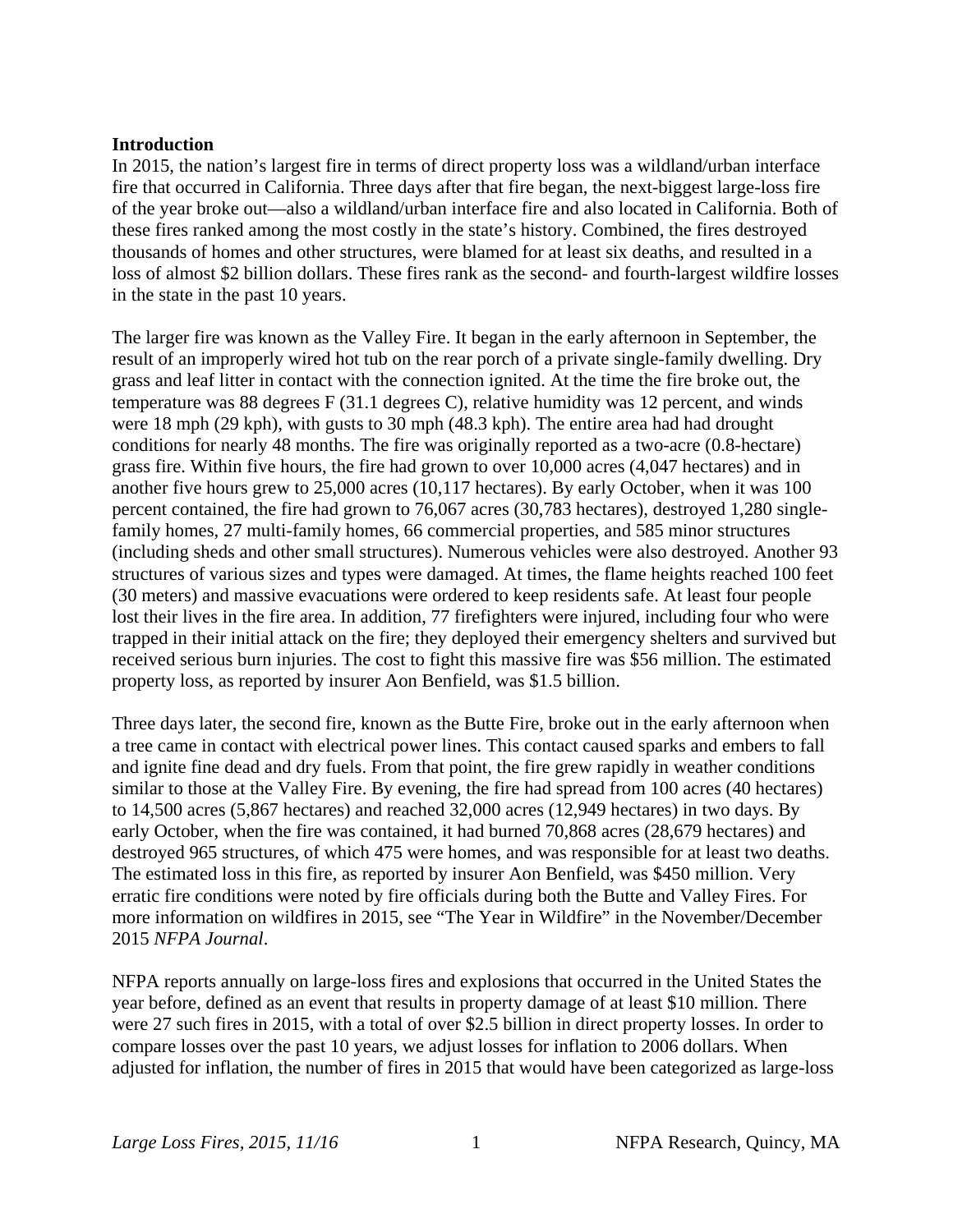fires—that is, fires resulting in a loss of \$10 million in 2006 dollars—drops to 17, with an adjusted loss of slightly more than \$2 billion.

According to ["Fire Loss in the United States During 2015,](http://www.nfpa.org/news-and-research/publications/nfpa-journal/2016/september-october-2016/features/2015-us-fire-loss-report)" published in the September/October issue of *NFPA Journal*, U.S. fire departments responded to an estimated 1,345,000 structure and non-structure fires, which caused an estimated loss of \$14.3 billion. Many of these fires were small or resulted in little or no reported property damage. Although the 27 large-loss fires accounted for only 0.002 percent of the estimated number of fires in 2015, they accounted for 18 percent of the total estimated dollar loss. In addition, those 27 fires accounted for 19 civilian deaths, with another five civilians and 80 firefighters injured, some critically.

With the two wildfires mentioned above, 2015 was the ninth year out of the past 10 that a wildfire topped the list of the year's biggest large-loss fires. In two of those years, 2011 and 2015, wildfires were the largest and second-largest fires, and in 2007 the three largest fires were wildland fires. In the past 10 years, there have been 36 wildland fires that accounted for more than \$10 million in direct property losses. In human terms, these fires have been responsible for 73 deaths, including 32 firefighters, and \$7.4 billion in loss to property.

In 2015, 10 fires—five fewer than the previous year—resulted in more than \$20 million each in property damage. These fires included six in structures, three wildfires, and one aircraft fire, resulting in a combined property loss of \$2.3 billion, or 92 percent of the total loss in large-loss fires and 16 percent of the total fire losses in the United States for 2015.

#### **Where fires occurred**

Of the 27 large-loss fires in 2015, 20 involved structures that resulted in a total property loss of \$464.1 million, or 18 percent of the combined losses for all large-loss fires. The other fires included five wildland/urban interface fires and two vehicle fires that resulted in combined losses of \$2.1 billion, or 82 percent of the losses in all the large-loss fires. Both vehicles were aircraft: a military jet on takeoff for a test flight and a business jet.

Seven fires occurred in manufacturing plants: a glass manufacturing plant, a fertilizer plant, a silkscreening plant, a metal plating plant, a metal products plant, a meat processing plant, and a grain processing plant, causing a combined loss of \$185.7 million.

Four large-loss fires occurred in residential properties, including two apartment buildings, a 70 unit hotel, and a single-family home, causing a combined loss of \$58.8 million.

Two fires each occurred in storage properties (a book warehouse and an appliance parts warehouse), public assemblies (a church and a county administration building), and special properties (a vacant warehouse and a commercial structure under renovation), resulting in combined losses of \$120 million, \$41 million, and \$23.6 million, respectively.

One fire each occurred in the categories of industry (an electrical transformer), educational (an elementary school), and stores and offices (an office building), resulting in losses of \$14 million, \$11 million, and \$10 million, respectively, for a combined loss of \$35 million.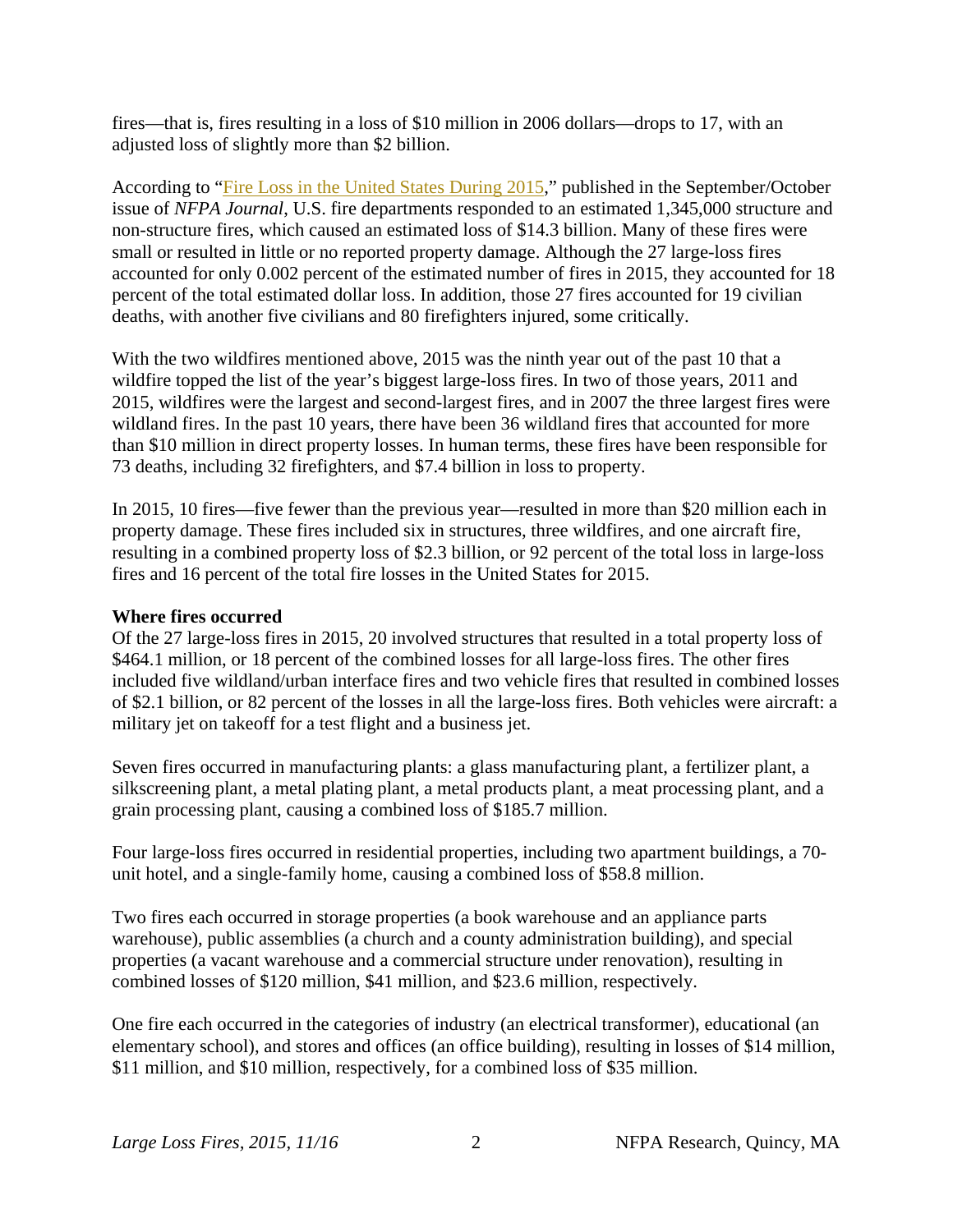Cause of ignition was reported for 10 of the 27 fires, including six of the structure fires. Two of the structure fires were caused by cutting or welding operations too close to combustibles, two were due to a mechanical failure, and two were reported as due to electrical failures of unknown type. One of the vehicle fires was due to a fire following a collision and the other to a leak in an oxygen line caused by a loose coupling. One of the wildland fires was due to an installation deficiency and another to natural conditions, where winds caused a pine tree to come into contact with energized power lines.

The operating status was reported for 14 of the 20 structure fires. In seven cases, the facility was open and operating, with six at full operation and one in partial operation. Seven were closed and the properties were unoccupied. Seven of the fires involving structures broke out between 11 p.m. and 7 a.m. These fires had a direct property loss of \$215.6 million.

## **Detection and suppression systems**

Information about automatic fire or smoke detection equipment was reported for 14 of the 20 large-loss structure fires. Four of those fires occurred in properties that had no automatic detection equipment installed. Of the systems in the other 10 structures with information reported, eight systems operated as designed. In two of the cases, it was not reported whether or not the system operated.

Information about automatic suppression equipment was reported for 15 of the 20 structure fires. Ten had no system present and five structures had some type of system. In two cases, the systems operated as designed, but the fire department reported the systems were ineffective. In one of the two cases, the fire broke out in rack storage; the sprinklers above the racks operated, but water could not reach the seat of the fire. No reason was given in the other case. In another fire, the system did not operate—it had been shut down prior to the fire. Information on the operation of the suppression systems in the other two fires was not reported.

Of the 14 structures for which the presence of both detection and suppression equipment was reported, three had neither an operational detection system nor an operational suppression system. Both types of systems were operational in four fires. Six structures had only detection equipment, and one included only suppression equipment.

#### **What we can learn**

There was one more large-loss fire in 2015 than in 2014, with an increase in associated property losses of \$1.8 billion. This is in large part due to two massive wildland/urban interface fires in 2015 with a combined loss of almost \$2 billion.

In nine of the past 10 years, at least one fire resulted in a loss of more than \$100 million. In 2015, there were three such fires: two wildfires and an appliance parts warehouse. Over the past 10 years, there have been 24 fires with more than \$100 million in losses, including two with more than \$1 billion in losses. Of these largest of losses, 12 were wildland/urban interface fires, 10 were structure fires, and two were vehicle fires. The two \$1 billion losses were wildfires. The only year in the past 10 in which the highest dollar loss fire was not a wildland fire was 2014.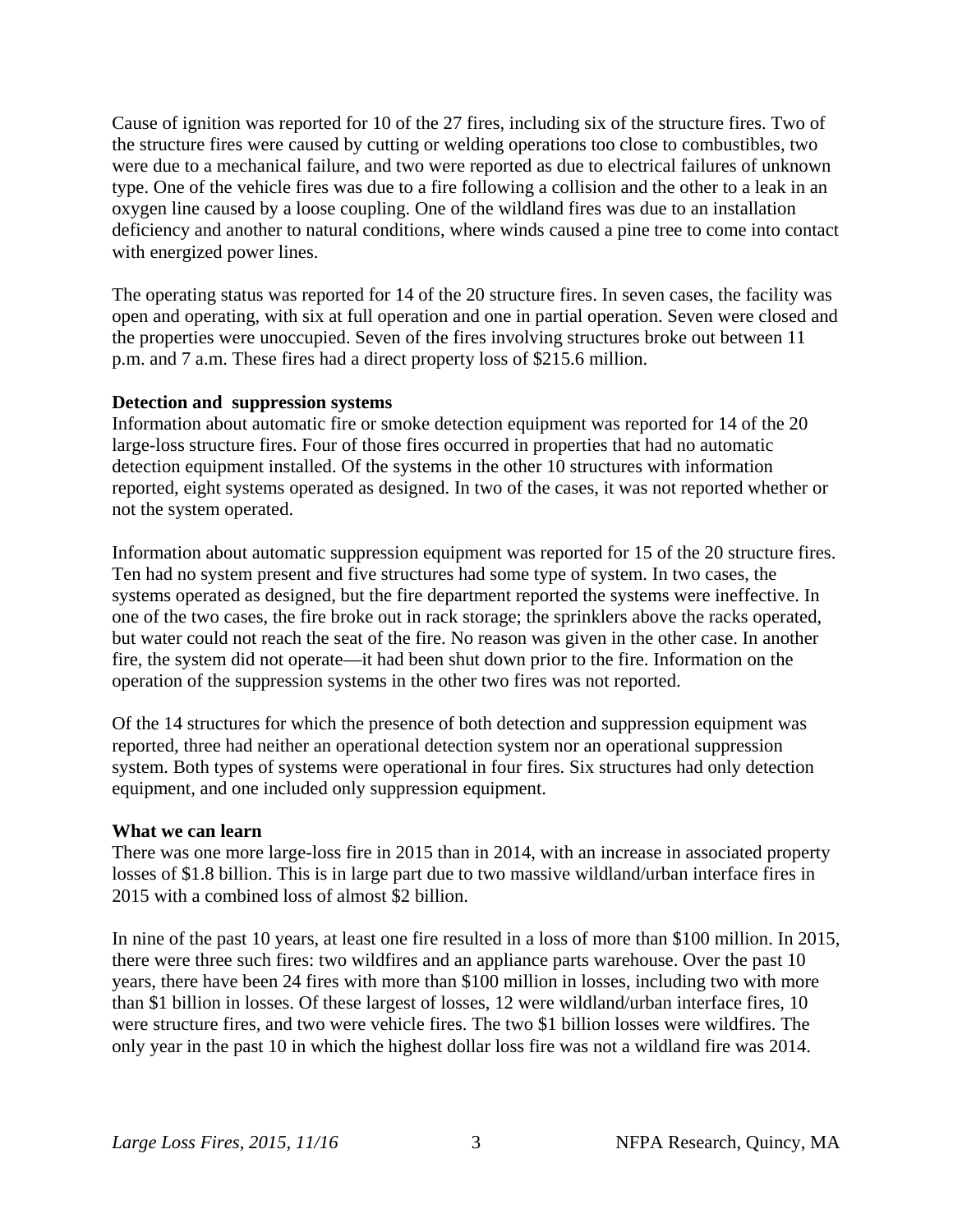It is evident that climate conditions around the country have played a role in large-loss fires. Four of the five wildfires this year were in California, where there has been a four-year drought, and it was reported that the drought situation was a factor in the fires.

Adhering to the fire protection principles reflected in NFPA's codes and standards is essential if we are to reduce the occurrence of large-loss fires and explosions in the United States. Proper construction, proper use of equipment, and proper procedures in chemical processes, storage, and housekeeping will make fires less likely to occur and help limit fire spread should a fire occur. Proper design, maintenance, and operation of fire protection systems and features can keep a fire that does occur from becoming a large-loss fire.

## **Where we get our data**

NFPA identifies potential large-loss incidents by reviewing national and local news media, including fire service publications. A clipping service reads all U.S. daily newspapers and notifies NFPA's Research Group of major large-loss fires. NFPA's annual survey of the U.S. fire experience is an additional data source, although not the principal one. Web searches have proved useful in several cases where fire department and government reports have been released and published.

Once a fire has been identified, we request information about it from the fire department or agency having jurisdiction. We also contact federal agencies that have participated in investigations, as well as state fire marshals' offices and military sources. The diversity and redundancy of these data sources enables NFPA to collect the most complete data available on large-loss fires.

This report includes only fire incidents for which NFPA has official dollar-loss estimates. There are other fires that may have large losses but no official information has been reported to NFPA.

## **About the author**

Stephen G. Badger is a Fire Data Assistant in NFPA's Research Group and a retired firefighter from the Quincy Fire Department, Massachusetts.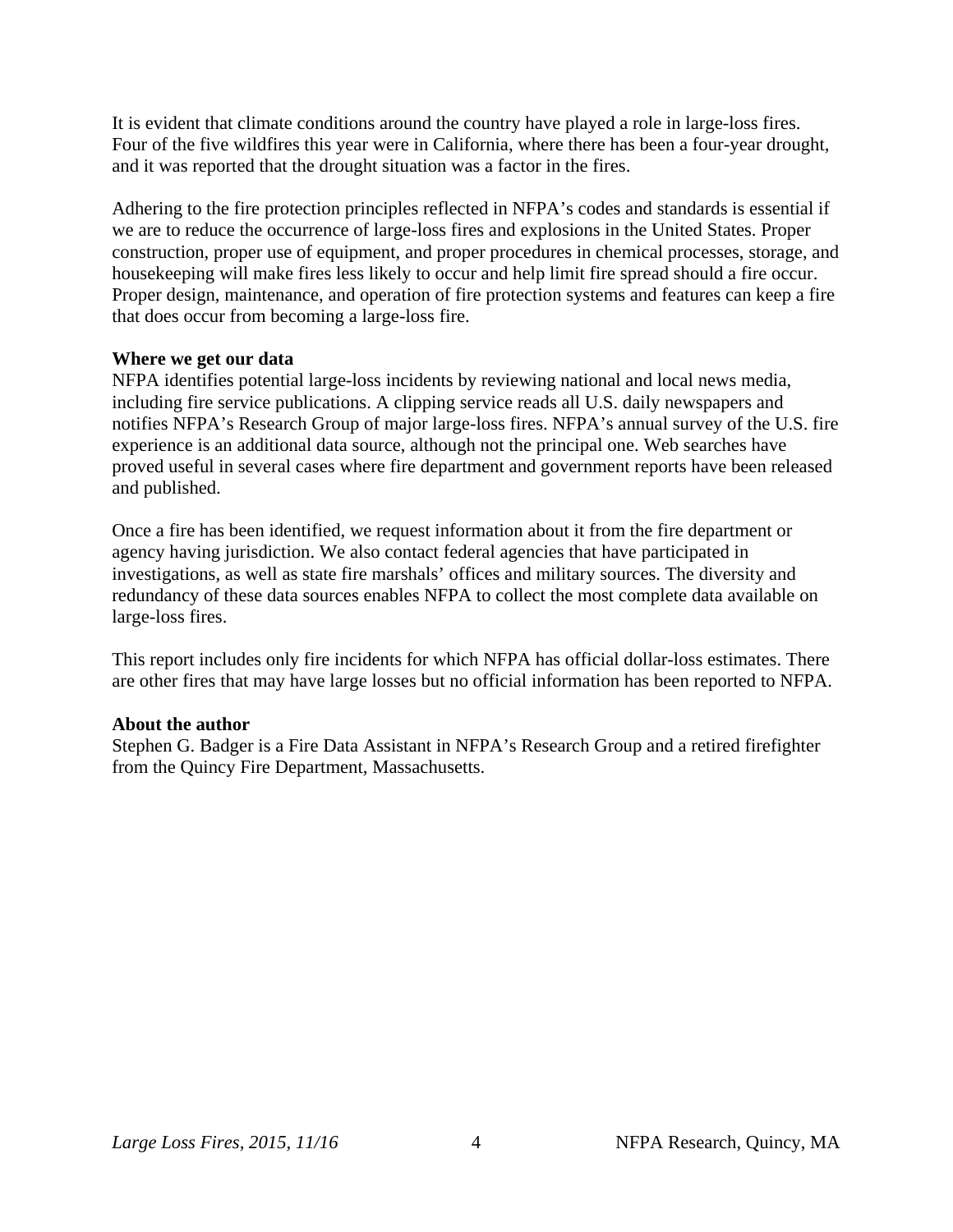## **Table 1. Large-Loss Fires that Caused \$10 million or more in Property Damage, 2006 – 2015**

|      | <b>Number</b> | <b>Number of Fires</b><br><b>Causing \$10 Million or</b> | <b>Direct Property Damage</b><br>(in Millions) |                 |
|------|---------------|----------------------------------------------------------|------------------------------------------------|-----------------|
| Year | of Fires      | <b>More in 2006 Dollars</b>                              | <b>Unadjusted</b>                              | In 2006 Dollars |
| 2006 | 16            | 16                                                       | \$380                                          | \$380           |
| 2007 | 45            | 40                                                       | \$3,393                                        | \$3,251         |
| 2008 | 34            | 26                                                       | \$2,322                                        | \$2,098         |
| 2009 | 25            | 20                                                       | \$950                                          | \$845           |
| 2010 | 17            | 12                                                       | \$652                                          | \$556           |
| 2011 | 23            | 16                                                       | \$820                                          | \$670           |
| 2012 | 26            | 17                                                       | \$1,463                                        | \$1,203         |
| 2013 | 21            | 15                                                       | \$845                                          | \$678           |
| 2014 | 26            | 23                                                       | \$714                                          | \$582           |
| 2015 | 27            | 17                                                       | \$2,535                                        | \$2,063         |

Note: Number of fires and unadjusted loss are based on data from studies that appeared in previous annual large-loss studies. Some of the information may differ from previously published material because material was updated after publication.

Note: Adjustment for inflation is based on the Consumer Price Index using 2006 as a base year. Note that adjustment for inflation not only reduces the total dollar loss for each year but also reduces the number of fires when adjusted losses large enough to qualify as large-loss fires.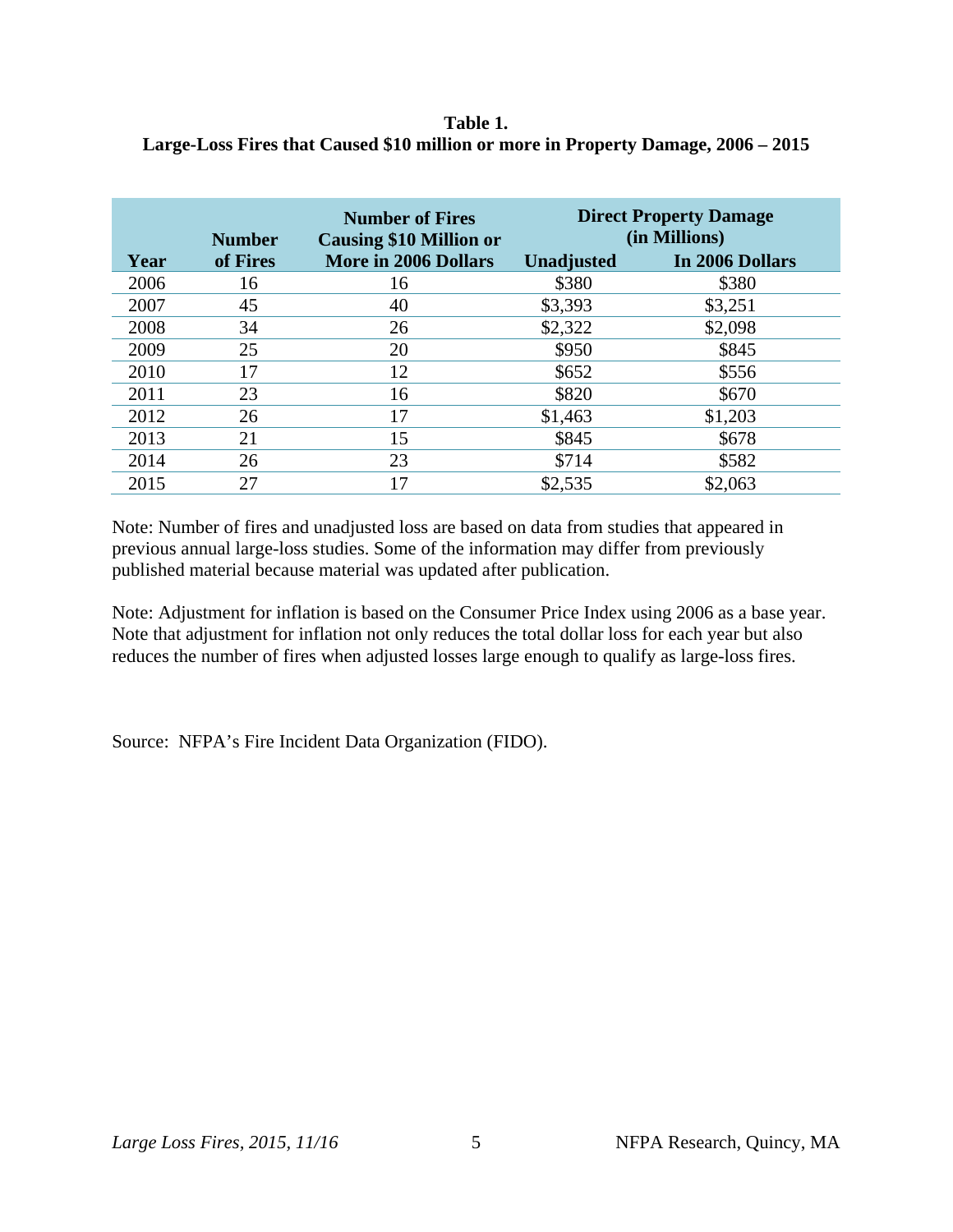| Table 2.                                         |  |  |  |  |  |  |  |
|--------------------------------------------------|--|--|--|--|--|--|--|
| Large-Loss Fires of \$20 Million or More in 2015 |  |  |  |  |  |  |  |

| <b>Incident and Location</b>                                 | <b>Loss in Millions</b> |
|--------------------------------------------------------------|-------------------------|
| The Valley wildland/urban interface fire, California         | \$1,500.0               |
| The Butte wildland/urban interface fire, California          | \$450.0                 |
| Appliance parts warehouse, Kentucky                          | \$110.0                 |
| Aircraft fire, Nebraska                                      | \$62.4                  |
| Glass manufacturing plant, Pennsylvania                      | \$55.0                  |
| Fertilizer manufacturing plant, Pennsylvania                 | \$40.0                  |
| Church, California                                           | \$31.0                  |
| Silk screening promotional products plant, California        | \$31.0                  |
| Grain processing plant, Idaho                                | \$24.0                  |
| The Carpenter Road wildland/urban interface fire, Washington | \$22.0                  |
|                                                              |                         |
| <b>Total Losses</b>                                          | \$2,325.4               |

Sums may not equal totals due to rounding errors.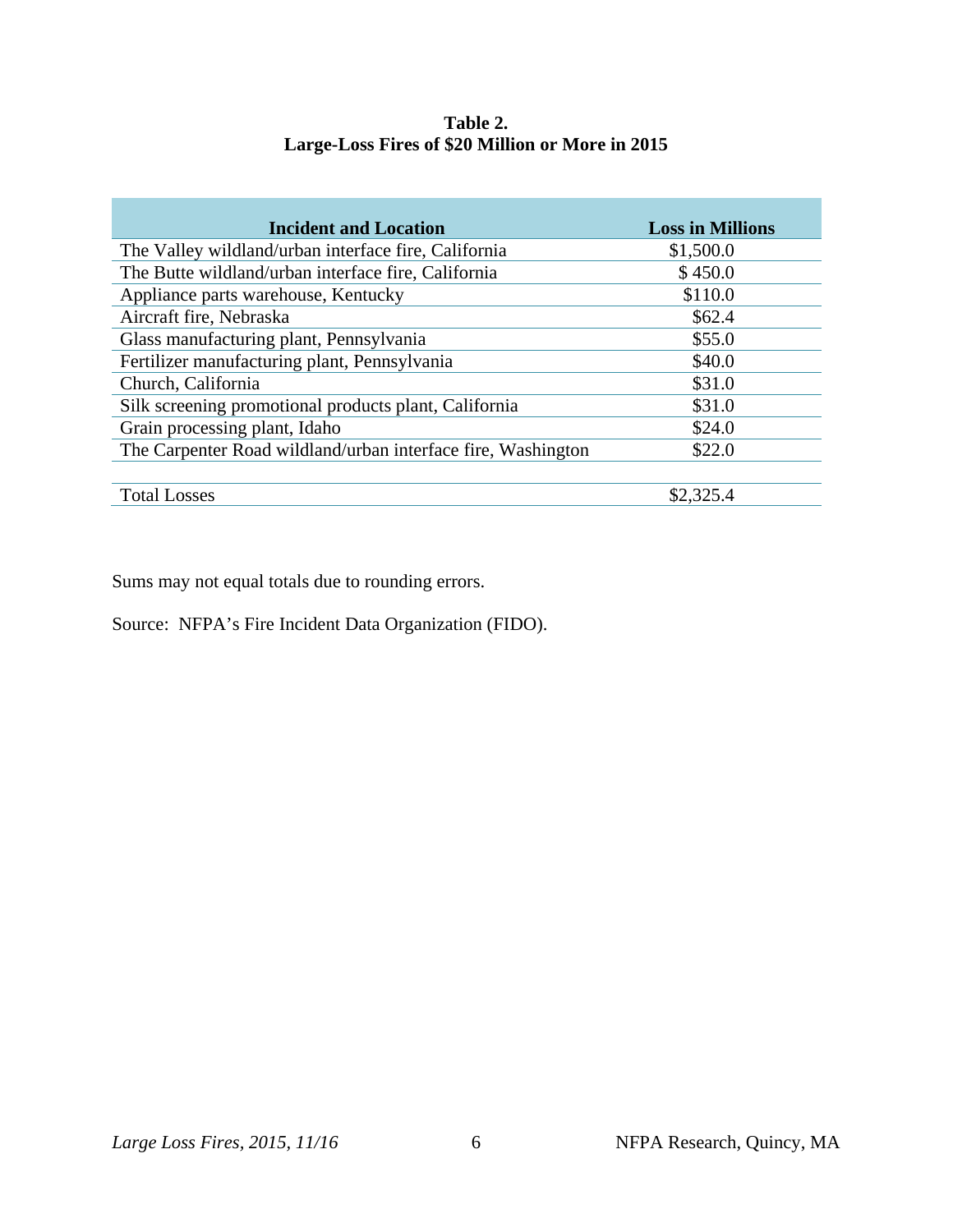## **Table 3. 2015 Large-Loss Fires by Major Property Use**

| <b>Property Use</b>     | <b>Number</b><br>of Fires | Percent of<br><b>Fires</b> | <b>Total Dollar</b><br>Loss | <b>Percent of</b><br>Loss |
|-------------------------|---------------------------|----------------------------|-----------------------------|---------------------------|
| Manufacturing           |                           | 26%                        | \$185,750,000               | 7.3%                      |
| <b>Wildland Fires</b>   | 5                         | 19%                        | \$1,997,812,000             | 78.8%                     |
| Residential             | 4                         | 15%                        | \$58,756,000                | 2.3%                      |
| <b>Vehicle Fires</b>    | 2                         | 7%                         | \$73,400,000                | 2.9%                      |
| <b>Public Assembly</b>  | 2                         | 7%                         | \$41,000,000                | 1.6%                      |
| <b>Special Property</b> | 2                         | 7%                         | \$23,600,000                | 0.9%                      |
| Storage                 | 2                         | 7%                         | \$120,000,000               | 4.7%                      |
| Industry                |                           | 4%                         | \$14,000,000                | $0.6\%$                   |
| Educational             |                           | 4%                         | \$11,000,000                | 0.4%                      |
| Stores/Office           |                           | 4%                         | \$10,000,000                | 0.4%                      |
| Total                   | 27                        | 100%                       | \$2,535,318,000             | 100%                      |

Sums may not equal totals due to rounding errors.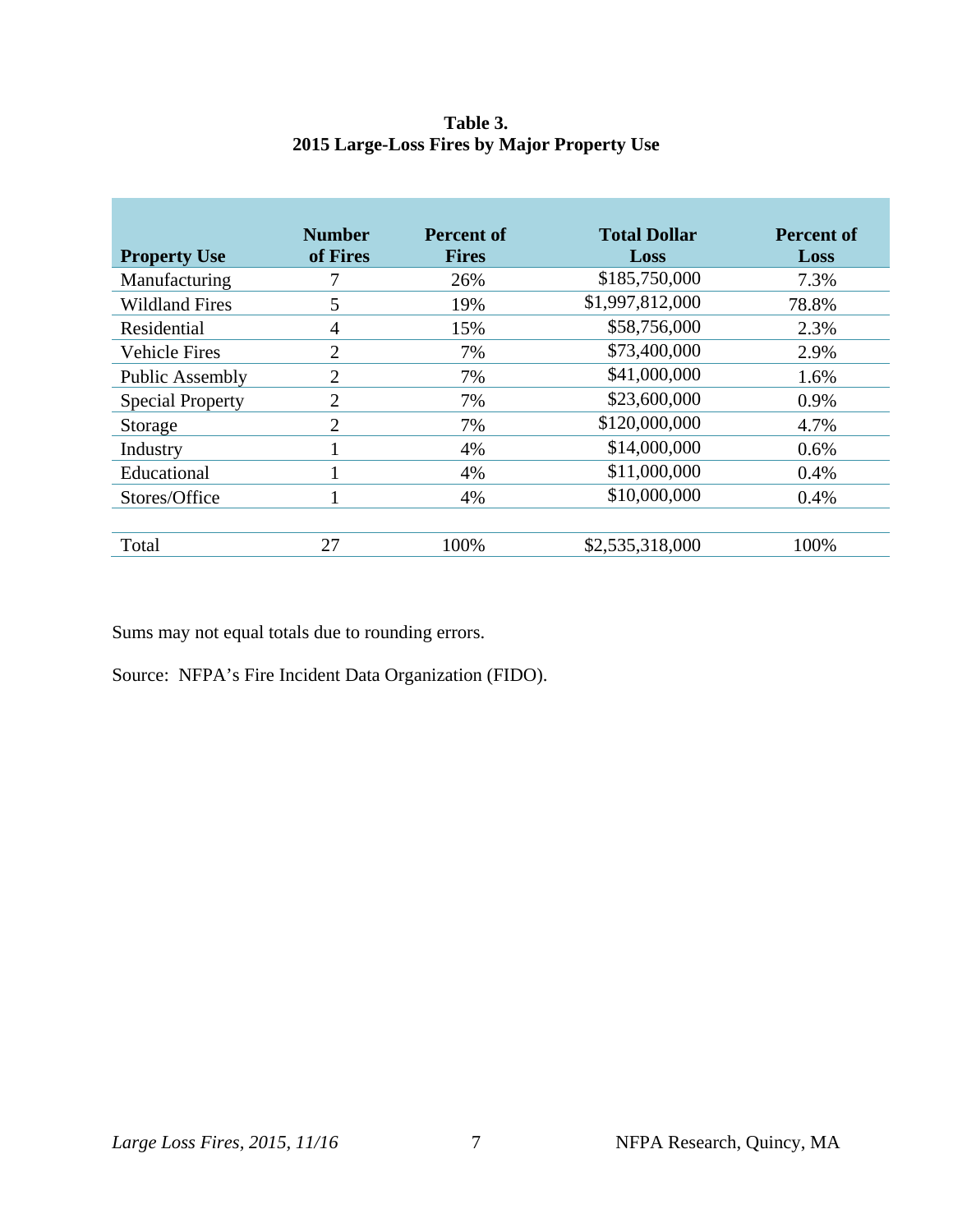

**Figure 1 Large-Loss Fires, Unadjusted and Adjusted for Inflation (2006- 2015)**

Source: NFPA's Fire Incident Data Organization (FIDO).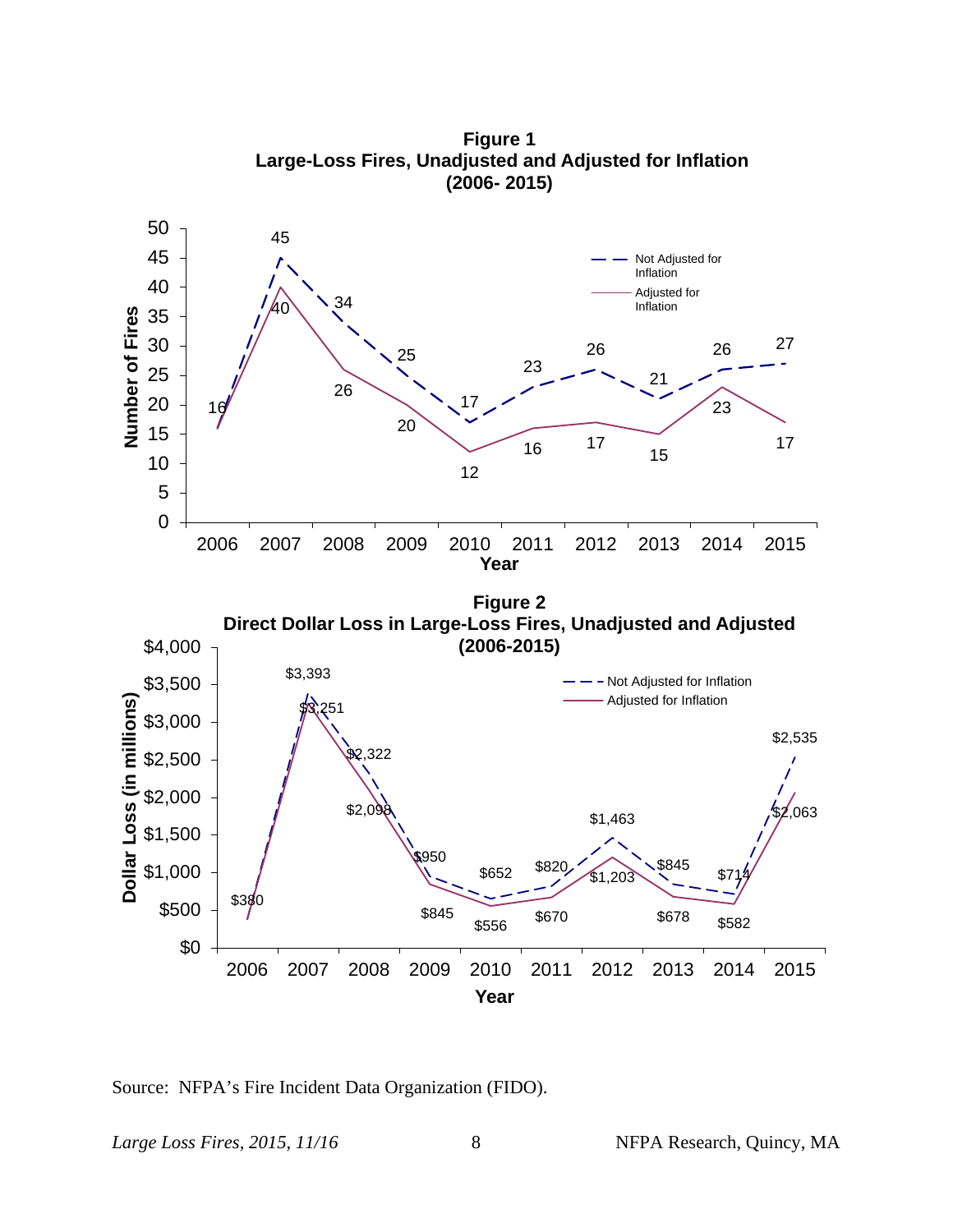

**Figure 3 Large-Loss Fires by Major Property Use 2015**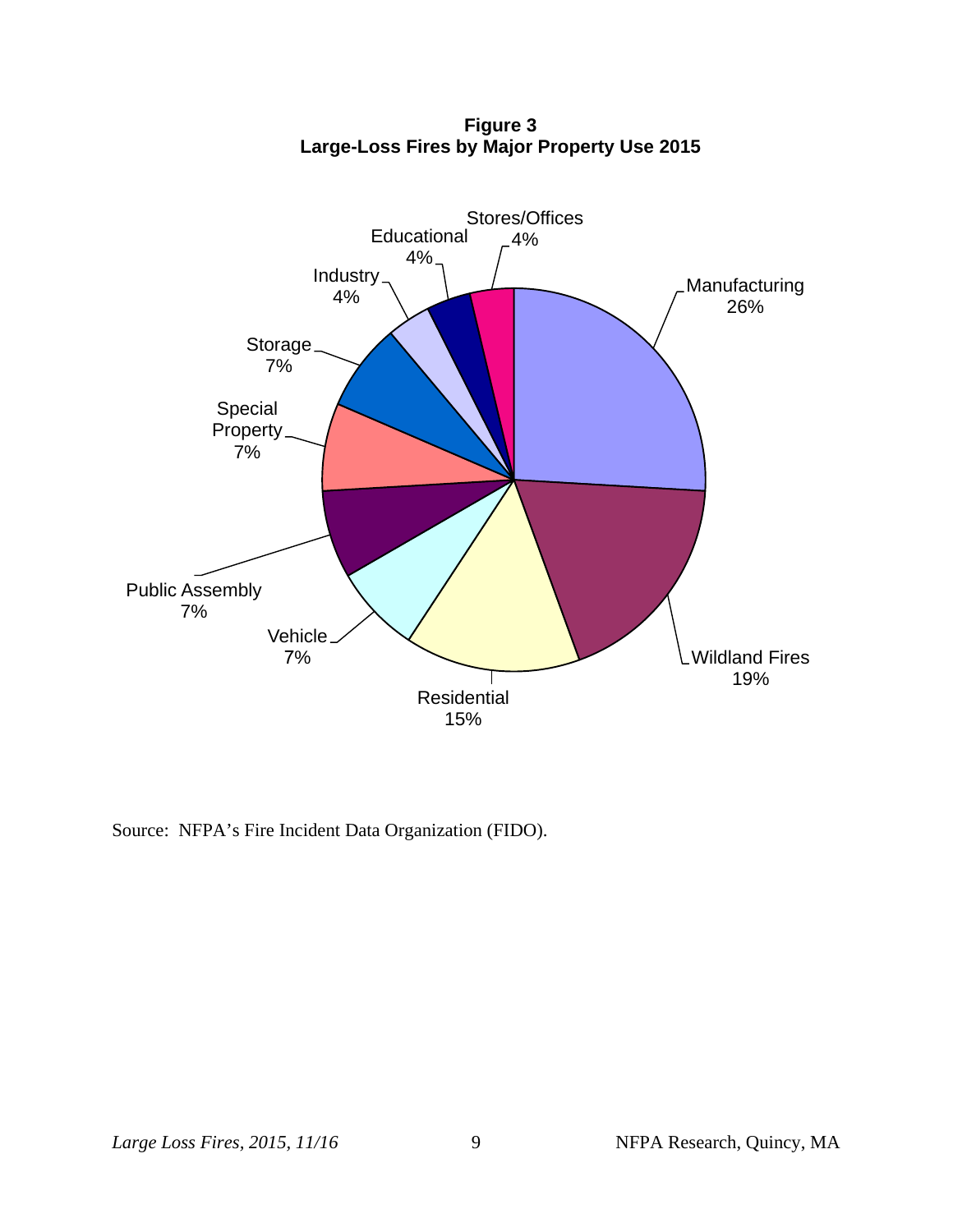## **2015 LARGE-LOSS FIRE INCIDENTS**

## **MANUFACTURING**

## **Pennsylvania**

**Month, Time of Alarm, Dollar Loss**  March, 4:53 p.m., \$55,000,000 **Property Characteristics and Operating Status** This was a one-story, 214,500-square-foot (19,928-square-meter) glass manufacturing plant of unprotected noncombustible construction. The plant was operating at the time of the fire. **Fire Protection Systems** No automatic detection or suppression was present. **Fire Development** The cause was listed as undetermined but unintentional in nature. **Contributing Factors and Other Details**  None reported.

#### **Pennsylvania**

**Month, Time of Alarm, Dollar Loss** 

June, 3:40 a.m., \$40,000,000

**Property Characteristics and Operating Status**

This was a one-story fertilizer manufacturing plant covering 136,000 square feet (12,635 square meters). The plant was closed for the night.

#### **Fire Protection Systems**

There was a system of smoke detectors, and they operated. There was no automatic suppression system present.

## **Fire Development**

The cause of the fire was an electrical failure. No additional information was reported.

#### **Contributing Factors and Other Details**

None reported.

## **California**

**Month, Time of Alarm, Dollar Loss** 

September, 7:25 a.m., \$31,000,000

## **Property Characteristics and Operating Status**

This was a three-story, 20,000-square-foot (1,858-square-meter) plant of unprotected ordinary construction that manufactured silk-screened promotional products. It was closed at the time of the fire.

#### **Fire Protection Systems**

There was no information reported on automatic detection in the facility, and there was no automatic suppression equipment.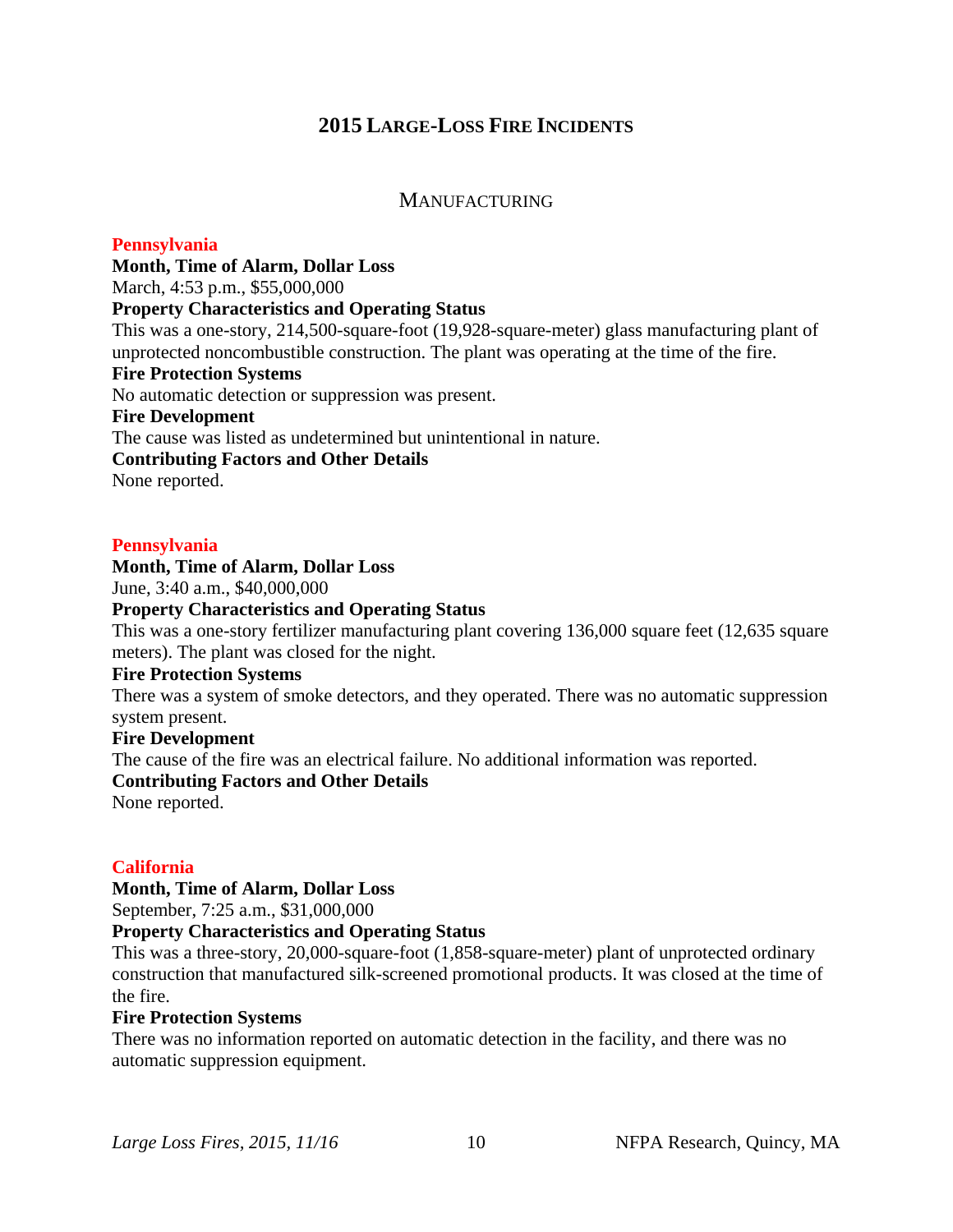#### **Fire Development**

This was a fire of undetermined cause that began on the third story and is still under investigation.

## **Contributing Factors and Other Details**

The estimated loss was \$30 million to the structure and \$1 million to the contents.

#### **Idaho**

**Month, Time of Alarm, Dollar Loss**  March, unreported time, \$24,000,000 **Property Characteristics and Operating Status** This was a grain processing plant. No additional information was reported. **Fire Protection Systems** No information reported. **Fire Development** No information reported. **Contributing Factors and Other Details**  Loss estimates were \$12 million to the building and \$12 million to the contents.

## **Michigan**

## **Month, Time of Alarm, Dollar Loss**

March, 1:41 a.m., \$15,000,000

#### **Property Characteristics and Operating Status**

This was a one-story, 180,000-square-foot (16,723-square-meter) metal plating shop of unprotected noncombustible pole-style construction. The plant was closed for the weekend at the time.

#### **Fire Protection Systems**

There was a system of smoke and heat detection equipment in the building. This system operated and notified a central alarm office that in turn notified the fire department. The fire department reported the alarm system was inefficient as it activated after a delay. There was no automatic suppression system present.

#### **Fire Development**

This fire began when an operating heating system used to heat chemicals for plating metals malfunctioned and ignited natural gas. This was listed as a mechanical failure of some type. This caused a torch-like effect in the room and superheated the room until all materials in the area ignited.

## **Contributing Factors and Other Details**

Near the point of origin, there was an energized electrical substation, an area where water could not be applied. This allowed the fire to grow and several explosions occurred. There was a delay also in shutting down all the gas to the structure, as one of the two shutoff valves was in the area of heavy fire and smoke. The loss was estimated at \$9 million to the structure and \$6 million to the contents.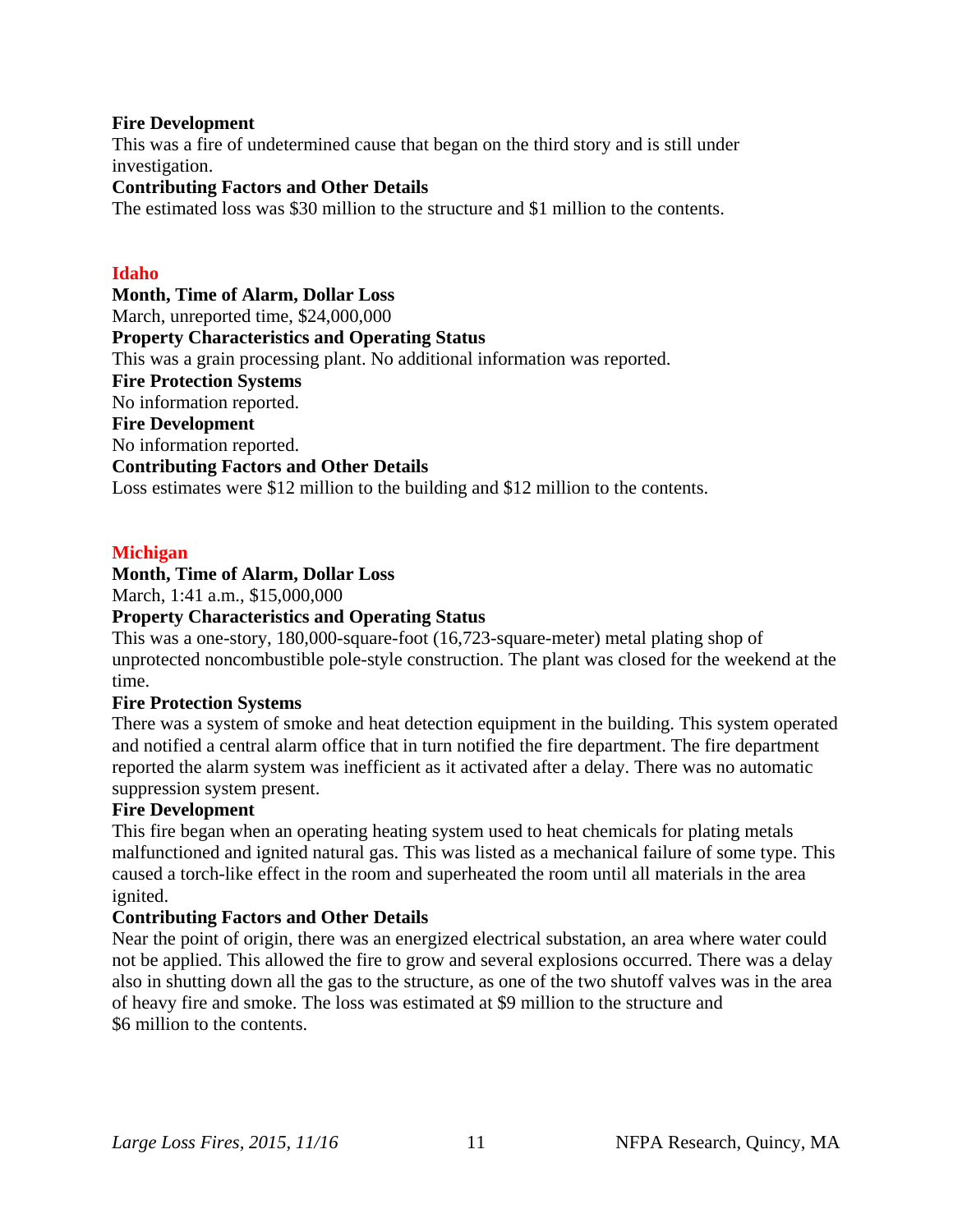## **Pennsylvania**

## **Month, Time of Alarm, Dollar Loss**

January, 1:22 p.m., \$10,750,000

## **Property Characteristics and Operating Status**

This was a two-story, 76,137-square-foot (7,073-square-meter) metal products manufacturing plant of unprotected ordinary construction. The operation status was not reported.

## **Fire Protection Systems**

There was neither a detection nor a suppression system present.

## **Fire Development**

This fire broke out in a bathroom on the first floor, but the cause has not been determined. **Contributing Factors and Other Details** 

The loss was estimated at \$750,000 to the structure and \$10 million to the contents (metal products). One firefighter was injured fighting this blaze.

## **Wisconsin**

## **Month, Time of Alarm, Dollar Loss**

May, 12:57 a.m., \$10,000,000

## **Property Characteristics and Operating Status**

This was a two-story, 30,450-square-foot (2,830-square-meter) meat processing plant of fireresistive construction. It was closed at the time of the fire.

## **Fire Protection Systems**

There was no automatic detection or automatic suppression equipment present.

## **Fire Development**

The fire began in the first-level corridor knife room. The cause was listed as undetermined.

# **Contributing Factors and Other Details**

The loss was listed as \$5 million to the structure and \$5 million to the contents.

## **WILDFIRE**

## **California**

## **Month, Time of Alarm, Dollar Loss**

September, 1:24 p.m., \$1,500,000,000

## **Setting**

Wildland/urban interface fire. Fuels included conifers intermixed with hardwoods, Manzanita, and chamise.

## **Climate**

The temperature at the time was 88 degrees F (31 degrees C), relative humidity was 12 percent, with winds 18 miles per hour (29 kph) and gusts of 30 mph (48 kph).

## **Fire Origin and Path**

A hot tub had been installed on the rear porch of a home by the homeowner and the work was not up to code. Thermal resistance heating in a poor circuit connection with a wire nut resulted in the ignition of dry grass and leaves that were in contact with the connection. The fire then spread and developed into a massive wildfire.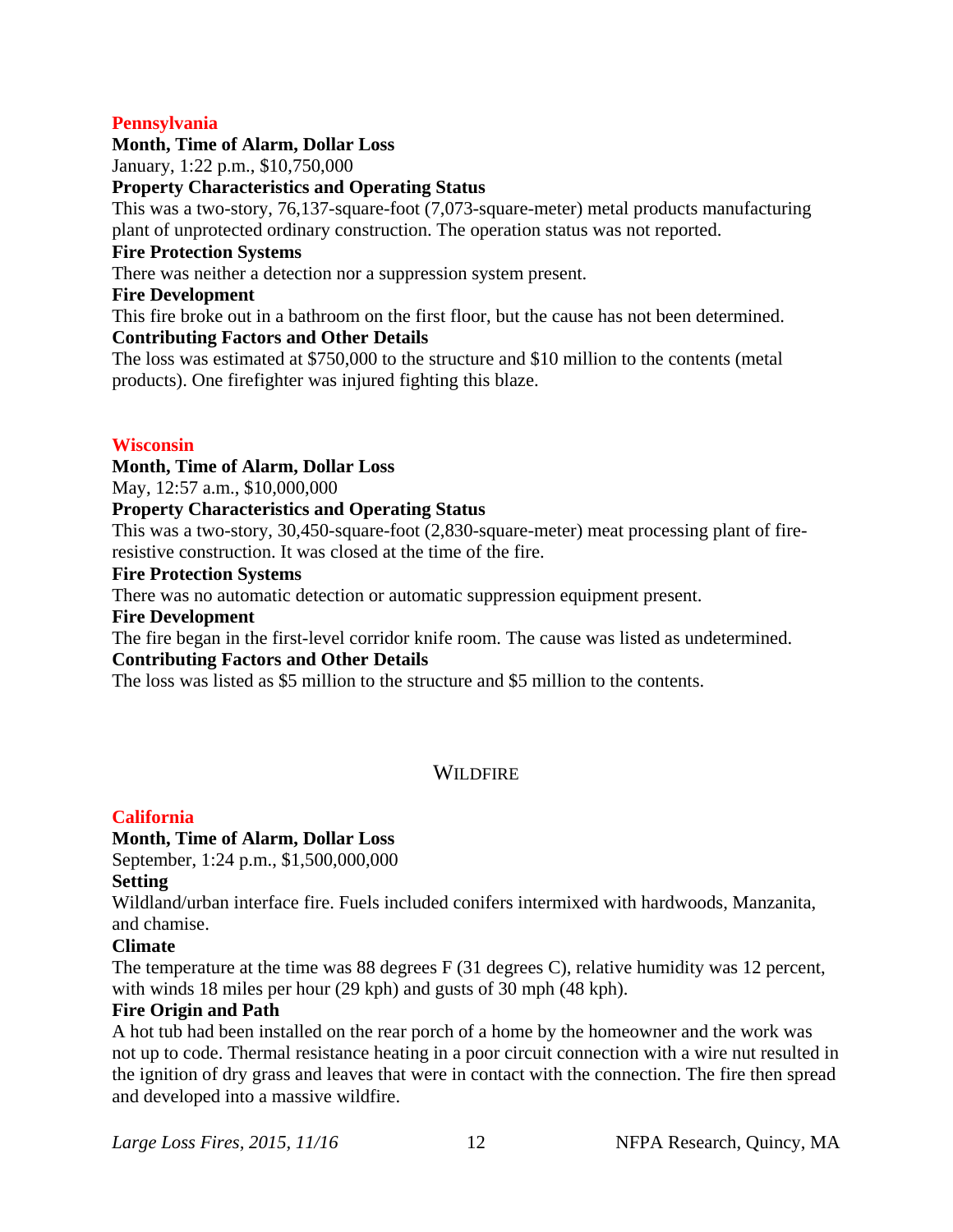#### **Contributing Factors and Other Details**

This fire, known as the Valley Fire, burned 76,067 acres (30,783 hectares) and destroyed 1,958 structures, including 1,280 single-family homes, 27 multi-family properties, 66 commercial properties, and 585 minor structures. Another 93 structures were damaged. Four people died in the fire. Three of the victims were in their homes and one was located outdoors near his car. 77 firefighters were also injured in the fire, including four who sustained serious burn injuries when they became trapped in their initial attack on the fire and had to deploy their shelters.

## **California**

## **Month, Time of Alarm, Dollar Loss**

September, 2:26 p.m., \$450,000,000

## **Setting**

Wildland/urban interface fire.

## **Climate**

Average temperature was 76 degrees F (24 degrees C) with a maximum of 102 degrees F (39 degrees C). The humidity was 8 percent, winds were 4 miles per hour (6 kph) with gusts at 13 mph (21 kph). Conditions were very dry; there had been only a little over 6 inches (15 centimeters) of rain during the year, preceded by several years of drought.

## **Fire Origin and Path**

The fire was caused when a pine tree contacted an electric power line. Burning embers dropped into fine dead fuels and ignited a wildfire. The fire was not fully contained until about three weeks later.

## **Contributing Factors and Other Details**

This fire, which became known as the Butte Fire, burned 70,868 acres (28,328 hectares) and destroyed 965 structures, of which at least 475 were homes. Two people, aged 80 and 66, died in separate homes after ignoring an evacuation order. One person was injured. No information on firefighter injuries was reported.

## **Washington**

## **Month, Time of Alarm, Dollar Loss**

August, 8 p.m., \$22,000,000 **Setting** 

Wildland/urban interface fire.

**Climate** 

Temperature was 82 degrees F (28 degrees C). No other conditions were reported.

## **Fire Origin and Path**

After investigation, the cause of the fire remains undetermined.

## **Contributing Factors and Other Details**

The fuel included timber, litter, grass, and light logging slash. The fire destroyed 42 structures, 18 of which were homes, and burned 63,972 acres (25,888 hectares). One person suffered a fatal heart attack while escaping.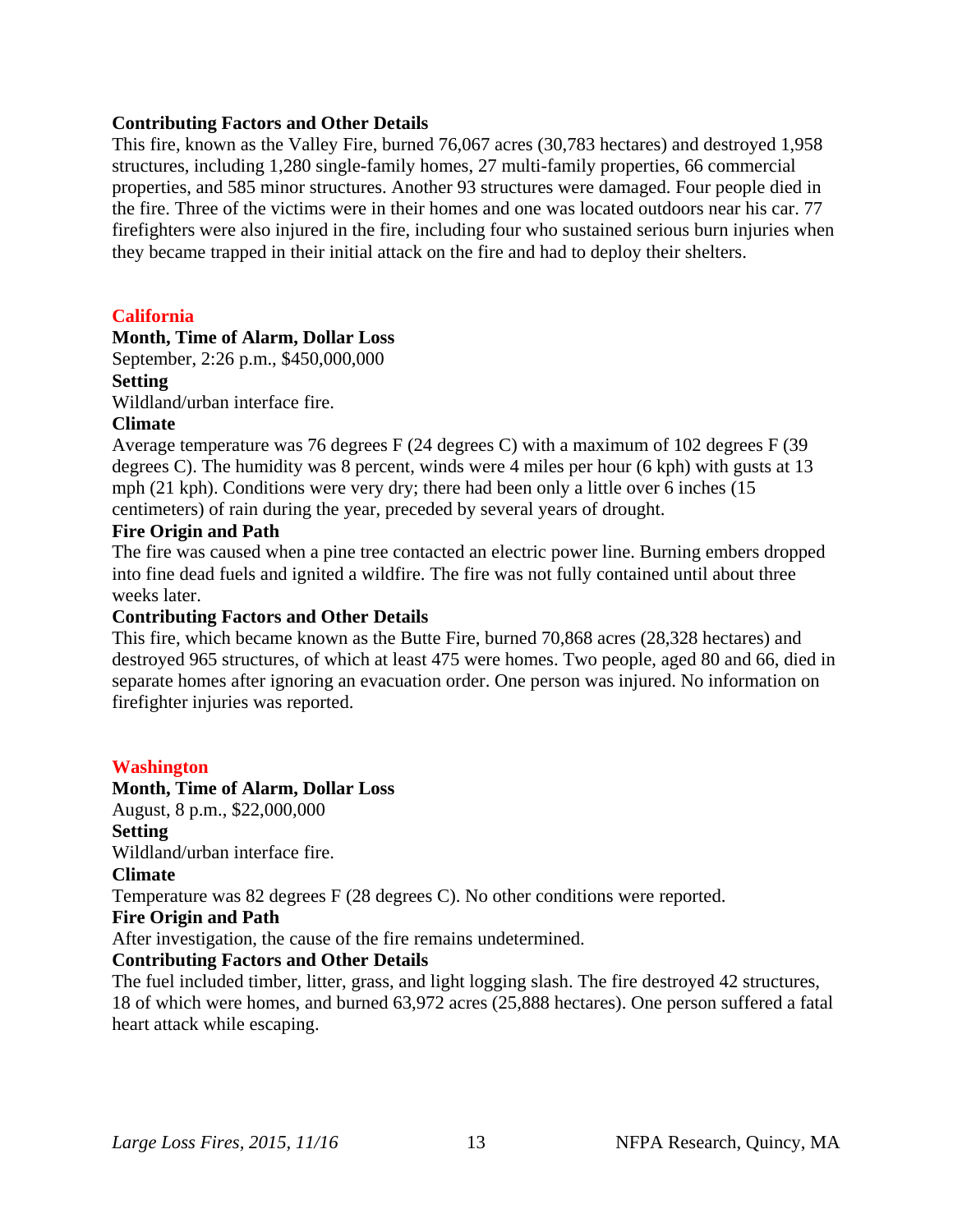## **California**

## **Month, Time of Alarm, Dollar Loss**

February, 2:07 p.m., \$15,811,560

## **Setting**

This was a wildland/urban interface fire.

## **Climate**

The weather was 74 degrees F (23 degrees C) and clear, with 8 mph (13 kph) shifting winds. Humidity was 26 percent and there was no precipitation at the time of the fire.

## **Fire Origin and Path**

The cause and origin are listed as undetermined at this time.

## **Contributing Factors and Other Details**

This fire destroyed 53 structures and burned 7,000 acres (2,832 hectares). The estimated loss was \$13,476,560 to structures and \$2,335,000 to the contents.

## **California**

## **Month, Time of Alarm, Dollar Loss**

September, 3 p.m., \$10,000,000

**Setting** 

Wildland/urban interface fire.

## **Climate**

Temperature range was 84 to 92 degrees F (29 to 33.3 degrees C), humidity 15 percent, winds 15 mph (24 kph) gusting to 20 mph (32 kph), with no precipitation for that day or month and only 2.9 inches (7.3 centimeters) of rain, year to date.

## **Fire Origin and Path**

The cause is listed as undetermined at this time but authorities are investigating that the fire may be connected to a person committing suicide.

## **Contributing Factors and Other Details**

The fire burned over 1,100 acres (445 hectares). Eighteen structures were destroyed. The area had drought conditions and high fire danger at the time of the fire. One civilian died in this fire. Estimated loss was \$8 million to the structures and \$2 million to the contents.

## **RESIDENTIAL**

## **Texas**

## **Month, Time of Alarm, Dollar Loss**

April, 4:41 p.m., \$19,955,800

## **Property Characteristics and Operating Status**

This was a three-story, 36,540-square-foot (3,395-square-meter), 70-unit hotel of unprotected ordinary construction. The hotel was open and occupied when the fire broke out.

## **Fire Protection Systems**

There was a detection system present, but the type, size, and operation of the system were not reported. There was also a wet pipe sprinkler system present, but no additional information was reported.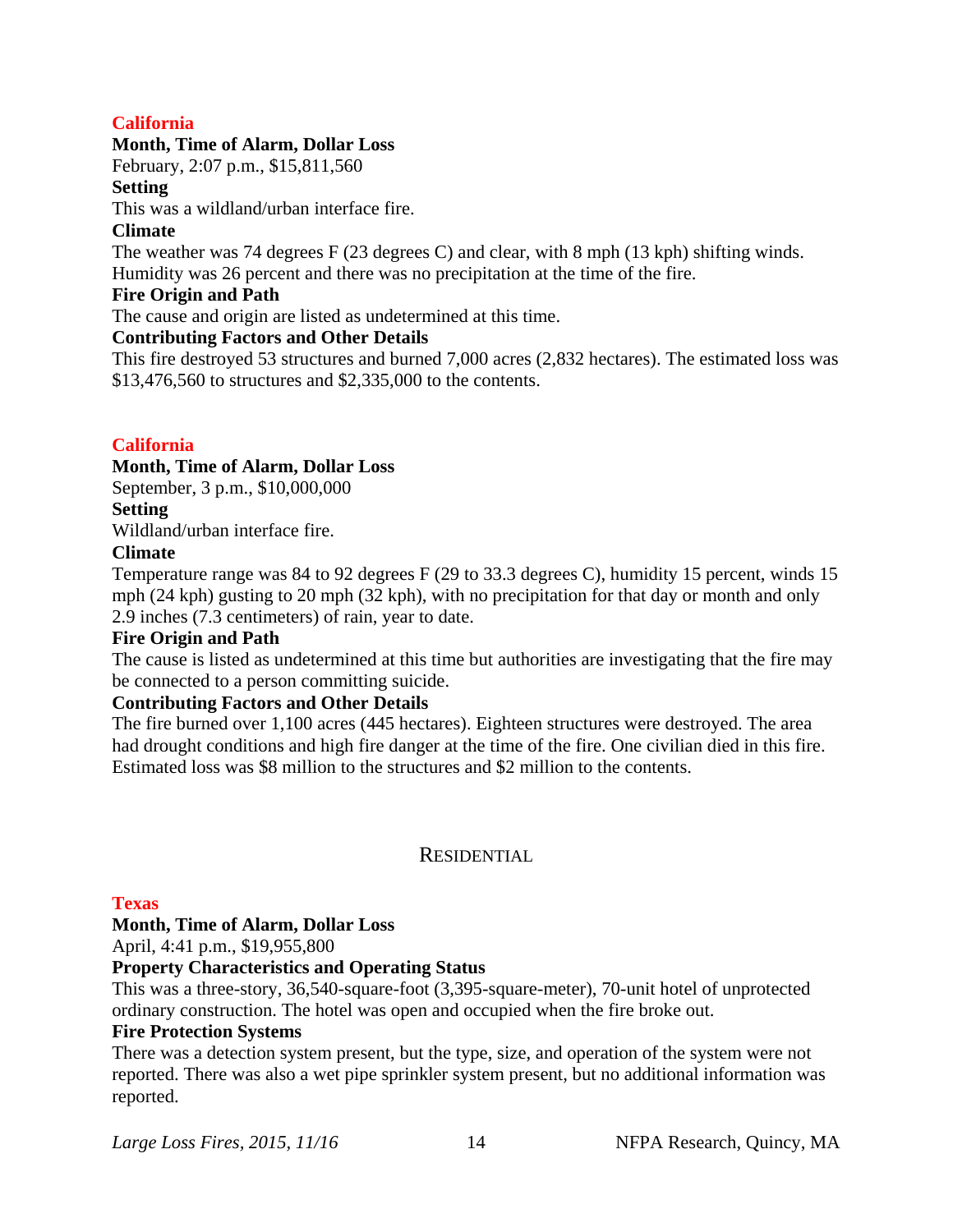#### **Fire Development**

The fire started on an exterior wall, but its cause was undetermined.

#### **Contributing Factors and Other Details**

The loss was estimated at \$19,855,800 to the structure and \$100,000 to the contents.

## **Maryland**

## **Month, Time of Alarm, Dollar Loss**

January, 3:31 a.m., \$16,000,000

## **Property Characteristics and Operating Status**

This was a two- and three-story, 16,386-square-foot (1,522-square-meter) single-family home of unprotected ordinary construction. The home was occupied by a family of six at the time the fire broke out.

## **Fire Protection Systems**

There were smoke alarms present. The system activated and alerted an alarm company that in turn notified the fire department. Minutes after the alarm activated, several 911 calls were received from neighbors. There was no automatic suppression equipment present.

## **Fire Development**

The fire is believed to have started in the great room when an electrical failure ignited plastic and the tree skirt under a 15-foot (4.5-meter) Fraser fir Christmas tree. No additional information was reported on the spread of the fire. The home was totally destroyed with major collapse of the structure.

#### **Contributing Factors and Other Details**

The Christmas tree had been cut down in mid-November and put in the home in early December. The lights were left on 24 hours a day, seven days a week, and it was watered approximately once a week. All six occupants died in the fire. It took investigators several days to locate and recover the bodies from under the collapse. Five of the victims were located in debris of the three bedrooms, and the sixth body was located in the great room. The victims included two adults and their four grandchildren.

## **Georgia**

## **Month, Time of Alarm, Dollar Loss**

June, 3:20 a.m., \$12,000,000

## **Property Characteristics and Operating Status**

This was an apartment building in a retirement community. No additional information about the structure was reported.

#### **Fire Protection Systems**

No information reported.

## **Fire Development**

The fire started in a billiards room on the third floor in the area of an air-conditioning unit. The cause was listed as unintentional.

## **Contributing Factors and Other Details**

One person, 91 years old, died in this fire.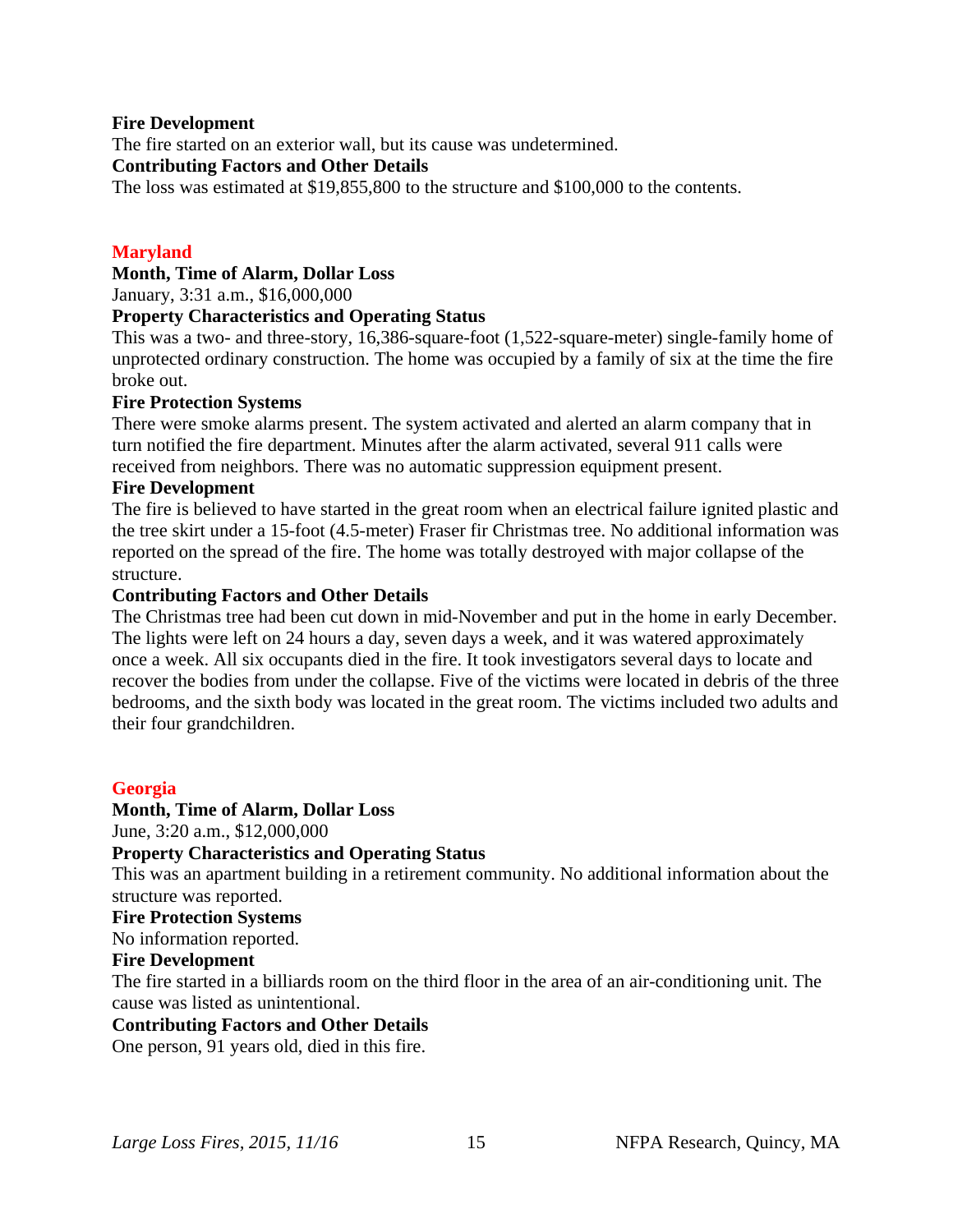## **Oregon**

## **Month, Time of Alarm, Dollar Loss**

April, 2:45 p.m., \$10,800,000

#### **Property Characteristics and Operating Status**

This was a three-story, 16,000-square-foot (1,486-square-meter), 30-unit apartment building of protected, ordinary construction. The building was occupied at the time of the fire.

#### **Fire Protection Systems**

There was a complete coverage heat/smoke detection system that operated and notified a central alarm company. There was no automatic suppression system present.

#### **Fire Development**

The fire began on the third story, but the cause remained undetermined after an investigation. **Contributing Factors and Other Details** 

Upon arrival, firefighters found the third floor was well involved with fire. The fire was wellseated and protected by heavy construction and insulation. Firefighters fought this fire for five days and debris was pulled apart by heavy equipment to allow full extinguishment. The building was a total loss, with damage listed as \$6.3 million to the structure and \$4.5 to the contents.

## **VEHICLE**

#### **Nebraska**

**Month, Time, Dollar Loss**

April, 6:25 p.m., \$62,400,000

## **Property Characteristics and Operating Status**

This was a fire onboard a military reconnaissance aircraft while taking off on a training flight. The pilot aborted the takeoff and came to a safe stop off the runway.

#### **Fire Protection Systems**

No information was reported on automatic protection or suppression equipment in the aircraft.

## **Fire Development**

A connection in the oxygen system onboard the plane was not tightened down and came loose during takeoff, causing the galley to fill with oxygen. The ignition source for this oxygen-fed fire was not reported. Airport fire apparatus arrived within four minutes and extinguished the fire.

## **Contributing Factors and Other Details**

The 27 crew members safely evacuated the aircraft within two minutes. Four aircraft crewmembers were treated for minor smoke inhalation.

## **Ohio**

**Month, Time, Dollar Loss**

November, 2:55 p.m., \$11,000,000

## **Property Characteristics and Operating Status**

This incident involved a small business jet aircraft with seven passengers and two crew members. The aircraft crashed into a four-unit apartment building of unprotected ordinary construction and instantly caught fire.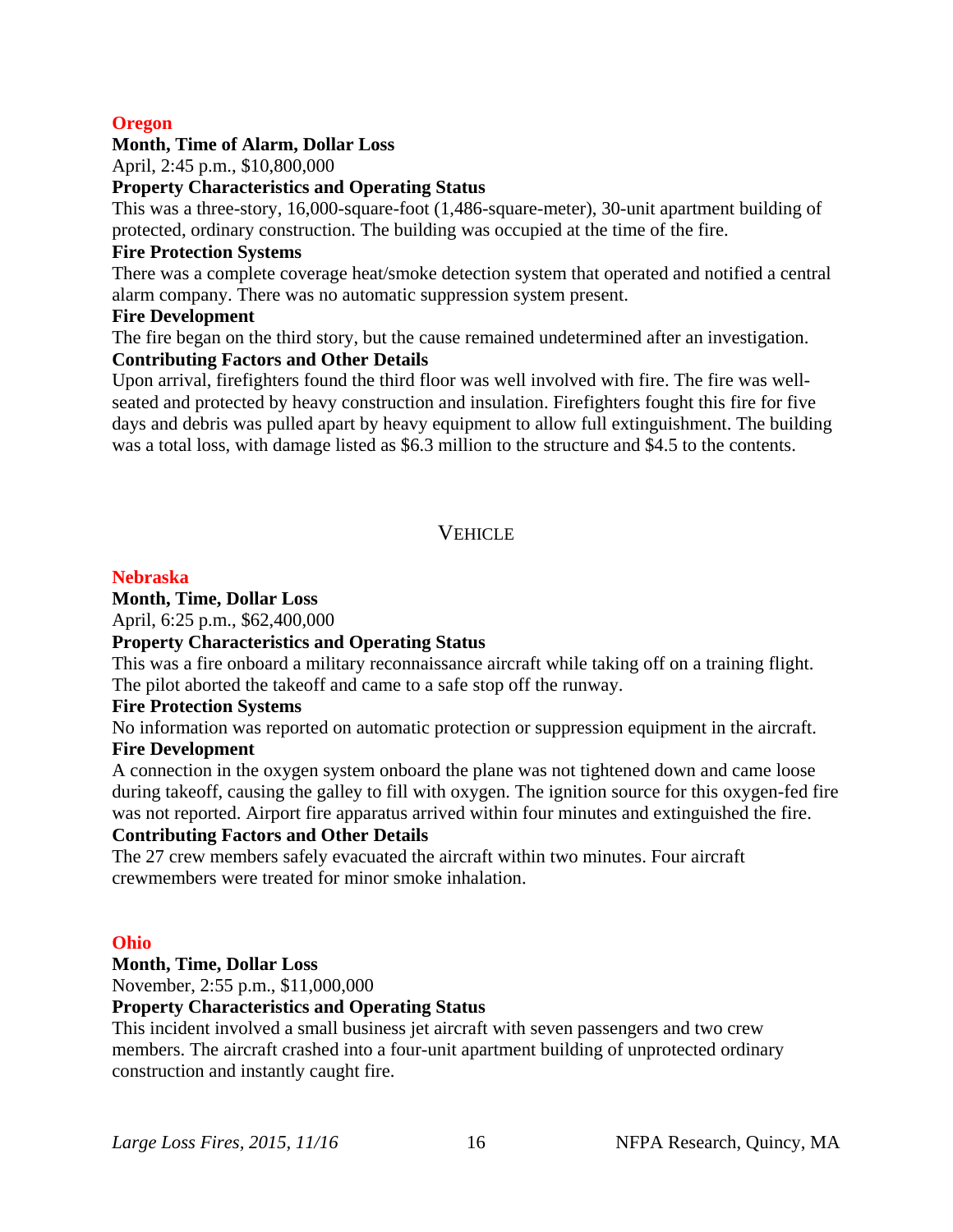## **Fire Origin and Path**

The aircraft crashed into the second story of a four-unit apartment building and JP-4 fuel caught fire immediately. The fire burned the aircraft and apartment building and spread to two additional buildings of unprotected ordinary construction. The cause of the crash is still under investigation by the National Transportation Safety Board.

## **Contributing Factors and Other Details**

This was a fatal fire, and the medical examiner's office reported that four of the nine occupants of the aircraft died of inhalation of products of combustion and/or thermal injuries and the other five died of multiple blunt-force trauma. The loss was estimated at \$10 million to the structure and \$1 million to the contents. No loss was listed for the aircraft as it was destroyed on impact. For more information see the Nation Transportation Safety Board's preliminary report at http://www.ntsb.gov/investigations/AccidentReports/Pages/cen16fa036\_preliminary.aspx.

## PUBLIC ASSEMBLY

## **California**

## **Month, Time of Alarm, Dollar Loss**

July, 2:38 p.m., \$31,000,000

## **Property Characteristics and Operating Status**

This was a two-story, 10,000-square-foot (929-square-meter) church of unprotected ordinary construction. There was no one in the structure at the time of the fire.

#### **Fire Protection Systems**

It is not known if there was any automatic detection or suppression equipment present.

## **Fire Development**

A brush fire extended to the exterior roof and attic of the church. The fire resulted in an early roof collapse due to lightweight construction and heavy fire load.

## **Contributing Factors and Other Details**

Fire suppression efforts were hampered by poor access for firefighters, inadequate water supply, and drought conditions in the area. Two firefighters were injured fighting this blaze. The estimated loss was \$30 million to the building and \$1 million to the contents.

#### **Tennessee**

## **Month, Time of Alarm, Dollar Loss**

January, 10:23 p.m., \$10,000,000

## **Property Characteristics and Operating Status**

This was a one-story county administrative building of unprotected ordinary construction. Its size was not reported. The building was closed for the night.

## **Fire Protection Systems**

Smoke/heat detection equipment was present and operated. There was no automatic suppression system present.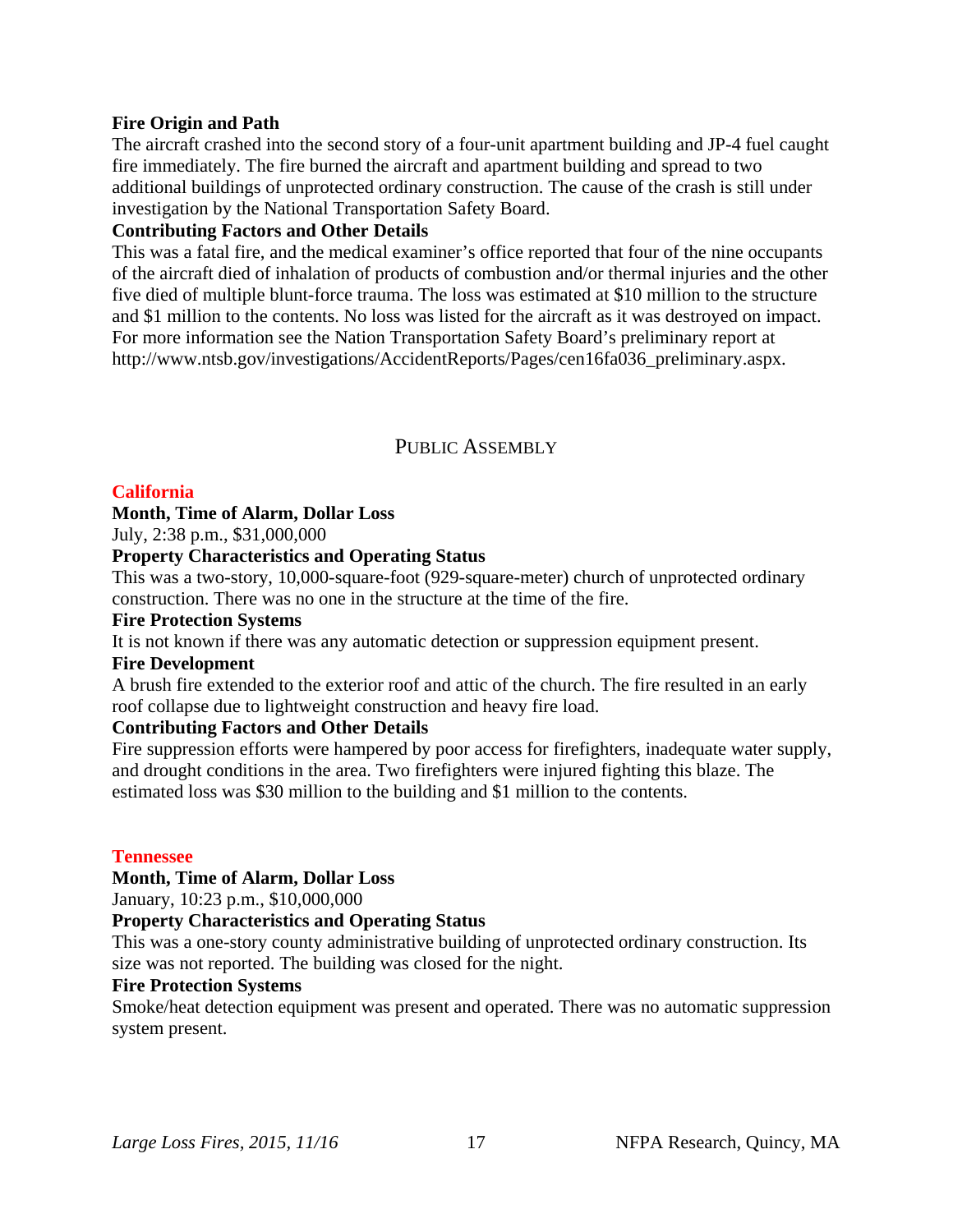## **Fire Development**

The cause of the fire was not determined, but it started in a service area and involved the floor covering.

## **Contributing Factors and Other Details**

Cold weather hindered suppression operations, with freezing equipment and water and frozen ladders. Loss was estimated at \$1.5 million to the structure and \$8.5 million to the contents.

## SPECIAL PROPERTIES

## **California**

**Month, Time of Alarm, Dollar Loss**  November, 4:30 a.m., \$12,600,000 **Property Characteristics and Operating Status** No information was reported other than it was a three-story vacant former ice house of unprotected ordinary construction. **Fire Protection Systems** No information reported. **Fire Development** No information reported. **Contributing Factors and Other Details** None reported.

## **Kentucky**

#### **Month, Time of Alarm, Dollar Loss**  July, 4:31 p.m., \$11,000,000 **Property Characteristics and Operating Status**

# This was a four-story commercial property of heavy-timber construction that was under renovation. The square footage of the structure was not reported. There was no one in the

# building at the time of the fire.

## **Fire Protection Systems**

There was no automatic detection equipment present. There was a full-coverage automatic suppression system present. It did not operate because it had been shut down prior to the fire.

## **Fire Development**

This fire started in the basement when hot slag or sparks from an acetylene torch or grinder ignited old wood during welding or cutting operations earlier in the day. No information was reported on the spread of the fire.

## **Contributing Factors and Other Details**

The loss was estimated at \$11 million for the structure.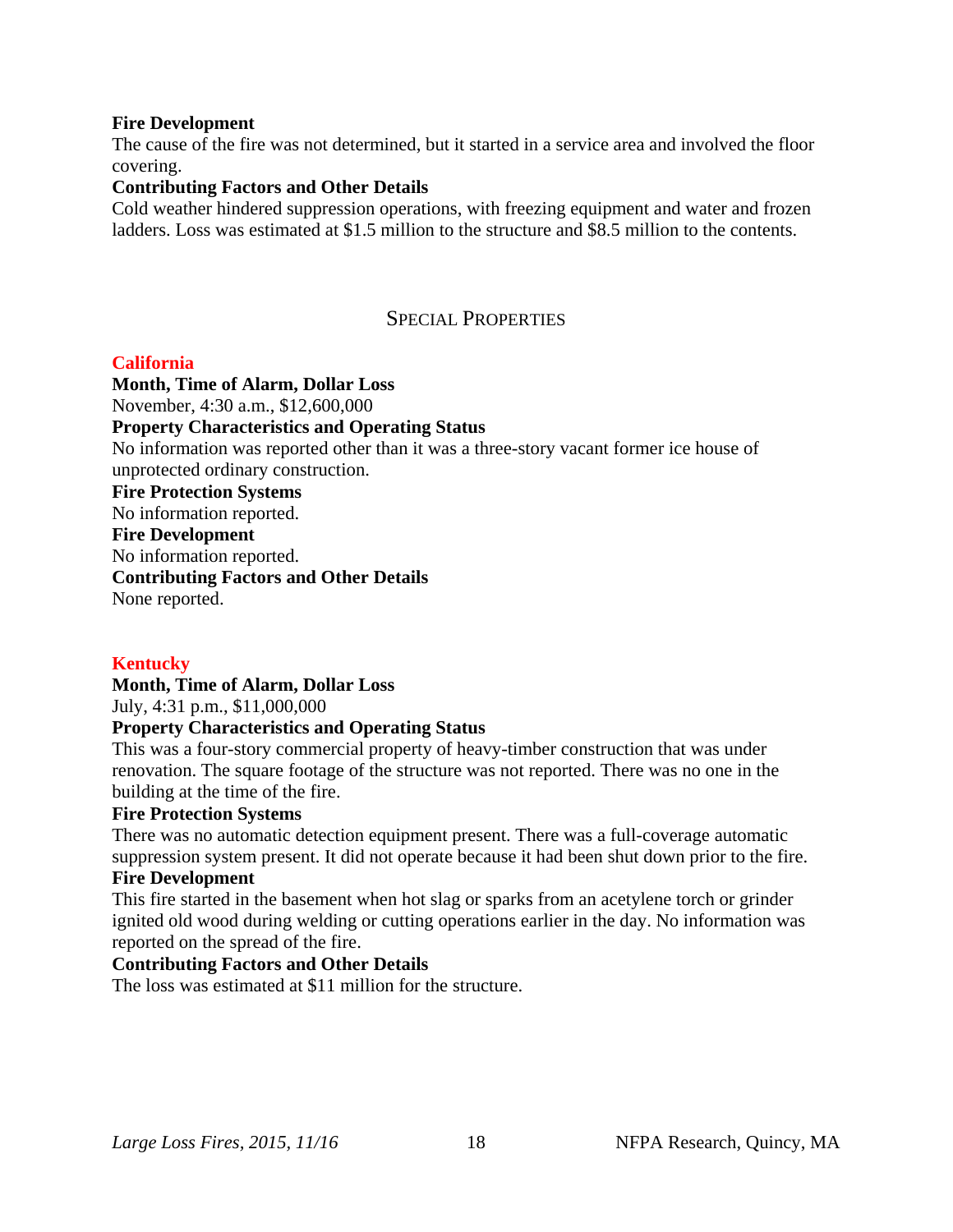## **STORAGE**

## **Kentucky**

## **Month, Time of Alarm, Dollar Loss**

April, 6:51 a.m., \$110,000,000

## **Property Characteristics and Operating Status**

This was a two-story, 600,000-square-foot (55,742-square-meter) warehouse of unprotected noncombustible construction. The structure was used for the storage of appliance parts and included some office space. The building was partially operating with limited staff.

#### **Fire Protection Systems**

There was a system of heat and smoke detection with unreported coverage and operation. There was a wet-pipe sprinkler system in the building. The coverage and operation of the system were still under investigation.

#### **Fire Development**

The fire began on the first level rack storage area, but the cause was listed as undetermined after an investigation. No information was reported on the spread of the fire.

## **Contributing Factors and Other Details**

First due apparatus were unavailable, having responded to other emergencies due to large storms in the area, so there was a delay in fire department arrival. Flooded or blocked roadways also hindered the arrival of fire apparatus. Firefighters went off the property to locate additional water sources, as only one fire pump out of eight was flowing water from the warehouse complex's pump house. The building was a total loss, with \$50 million in damage to the structure and \$60 million to the contents.

## **Pennsylvania**

## **Month, Time of Alarm, Dollar Loss**

October, 1:23 p.m., \$10,000,000

## **Property Characteristics and Operating Status**

This was a one-story, 84,000-square-foot (7,800-square-meter) warehouse of protected ordinary construction. The warehouse was open and operating at the time of the fire.

## **Fire Protection Systems**

There were smoke alarms and they operated. There was also a wet-pipe sprinkler system present. The system operated but was ineffective because the sprinkler heads were above the racks and water could not reach the fire.

#### **Fire Development**

The cause and origin of the fire are undetermined.

## **Contributing Factors and Other Details**

No information reported.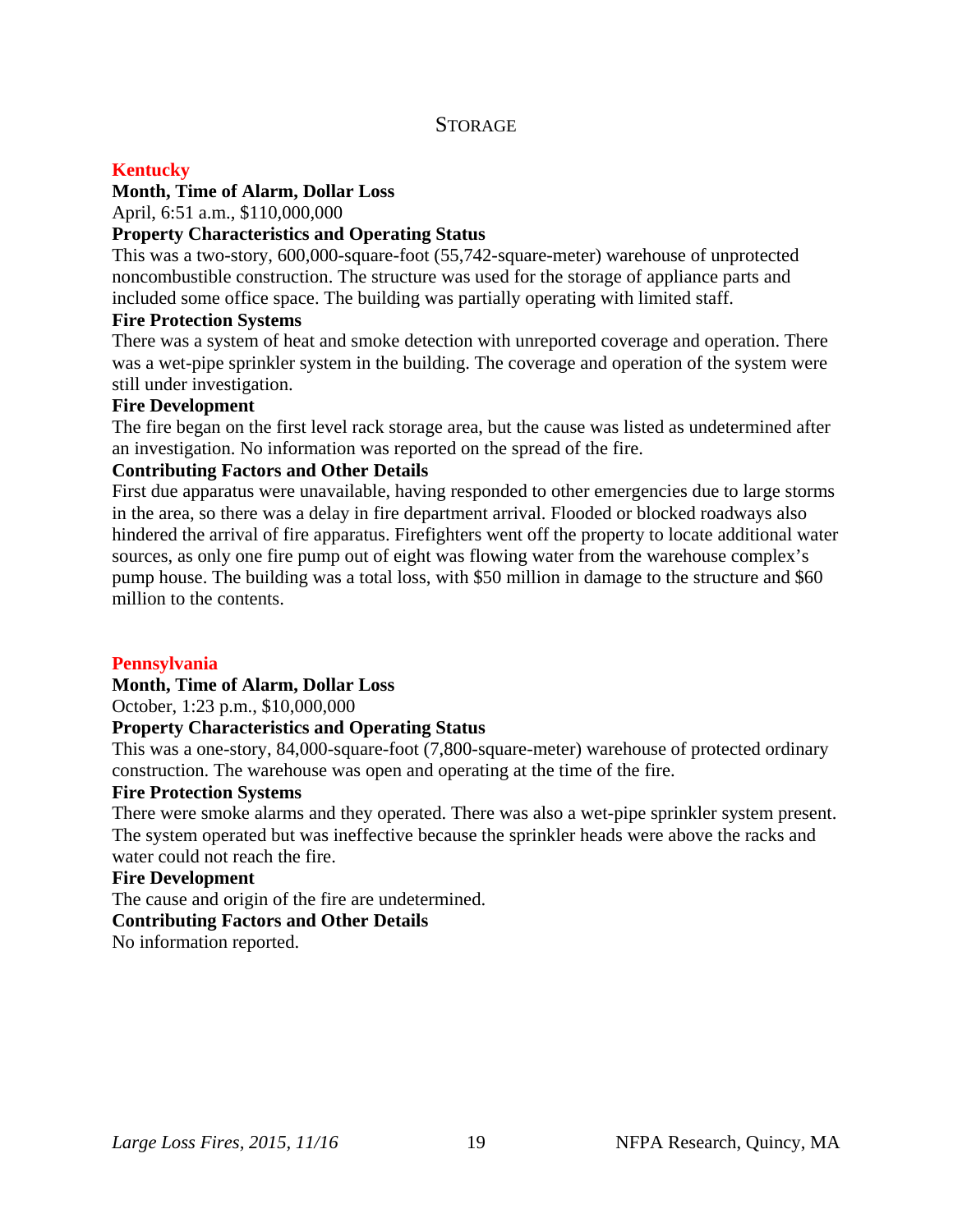## **INDUSTRY**

## **Ohio**

## **Month, Time of Alarm, Dollar Loss**

November, 12:37 p.m., \$14,000,000

## **Property Characteristics and Operating Status**

This was a two-story electrical transformer of unprotected noncombustible construction that was in operation at the time. The size was not reported.

## **Fire Protection Systems**

A detection system was present and operated. Its type and coverage were not reported. There was a dry pipe sprinkler system present. The system did operate but was listed as ineffective, although the reason was not reported.

## **Fire Development**

The fire was caused by an electrical failure of unknown type that caused arcing and ignition of transformer oils.

## **Contributing Factors and Other Details**

The fire spread to a second transformer.

## EDUCATIONAL

## **California**

## **Month, Time of Alarm, Dollar Loss**

September, 7:37 p.m., \$11,000,000

## **Property Characteristics and Operating Status**

This was a two-story, 4,000-square-foot (372-square-meter) elementary school and administrative offices of unprotected wood-frame construction. The operating status was not reported.

## **Fire Protection Systems**

There were smoke and heat detectors present. Their coverage was not reported but they did operate. There was no automatic suppression equipment present.

## **Fire Development**

The cause of the fire was undetermined but was reported to have started in a first-floor garage/storage area and involved wood structural members.

## **Contributing Factors and Other Details**

Upon arrival, firefighters immediately went to a defensive firefighting mode due to heavy fire conditions. Firefighters had difficulty accessing the building due to excessive storage of combustible materials and the presence of several gallons of flammable liquids. The estimated loss was \$10 million to the structure and \$1 million to the contents.